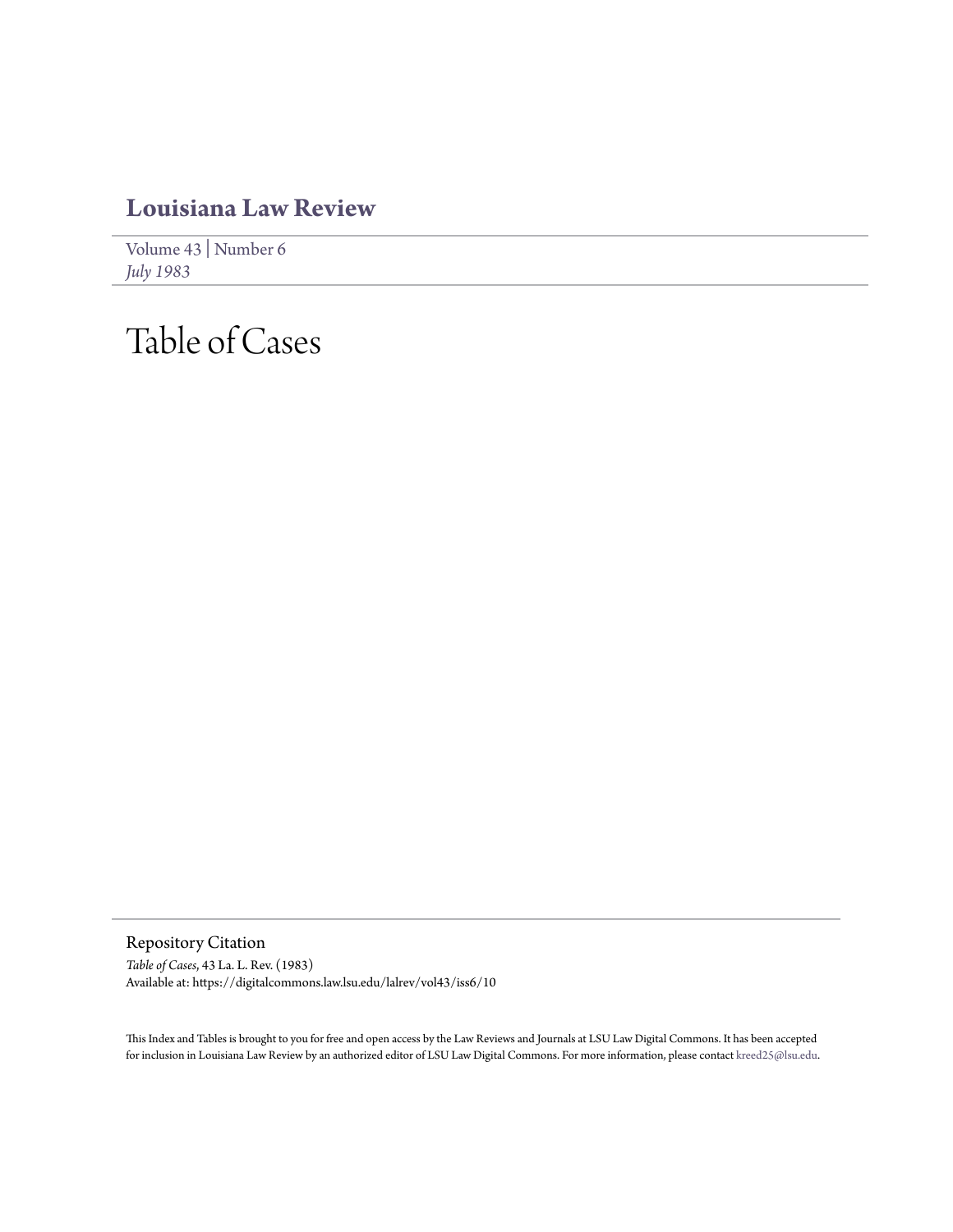## **TABLE OF CASES**

- Abbot Laboratories v. Portland Retail Druggists Association, Inc., Vol. 43, p. **305**
- ACORN v. City of New Orleans, Vol. 43, p. 474
- Adams v. Adams, Vol. 43, p. 1021
- Adams v. New Orleans Public Service Inc., Vol. 43, pp. 17, 32, 617
- Adams v. United States, Vol. 43, p. 975
- A.F. Blair Co. v. Mason, Vol. 43, p. 577
- Ahlgren v. Red Star Towing & Transportation Co., Vol. 43, p. 943
- A.I.U. Insurance Co. v. Roberts, Vol. 43, p. 696
- Albert Merrill School v. Godoy, Vol. 43, p. 1341
- Alexander v. Burroughs Corp., Vol. 43, p. 1356
- Alford v. American Bridge Division, Vol. 43, p. 859
- Allen v. Michigan Bell Telephone Co., Vol. 43, p. 1427
- Allied Chemical Corp. v. Despot, Vol. 43, p. 532

Alvord v. Sun Oil Co., Vol. 43, p. 1284

- Amerada Petroleum Corp. v. State Mineral Board, Vol. 43, pp. 650, 651
- American Buyer's Club v. Grayling, Vol. 43, p. 1331
- American Export Lines, Inc. v. Alvez, Vol. 43, pp. 913, 920, 921, 922, 923, 924, 925, 932
- American Home Improvement, Inc. v. MacIver, Vol. 43, p. 1341
- American International Insurance Co. v. Roberts, Vol. 43, p. 453
- American Society of Mechanical Engineers, Inc. v. Hydrolevel Corp., Vol. 43, p. 297
- Anderson v. Scambria, Vol. 43, p. 1511
- Andrews Borthers v. Singer & Co., Vol. 43, p. 1325
- Andrus v. Kahoo, Vol. 43, p. 528
- Antypas v. Cia. Maritima San Basilio, S.A., Vol. 43, pp. 888, 905
- Arceneaux v. Hawkins, Vol. 43, p. 1286
- Arceneaux v. Motor Vehicle Casualty Co., Vol. 43, p. 704
- Architectural Cabinets, Inc. v. Gaster, Vol. 43, p. 1385
- Arizona v. Maricopa County Medical Society, Vol. 43, p. 298
- Arkadelphia Milling Co. v. St. Louis Southwestern Ry., Vol. 43, p. 1182 Arkansas v. Sanders, Vol. 43, pp. 543,
- 1561, 1562, 1566, 1571
- Arnold v. Sun Oil. Col, Vol. 43, p. 1226 Ashland Oil, Inc. v. Donahue, Vol. 43, p. 1380
- Avila v. M/V Toluca, Vol. 43, p. 894 Aymond v. Texaco, Vol. 43, p. 209
- Bacon v. Bunting, Vol. 43, p. 923
- Bailey v. Dolphin International, Inc., Vol. 43, pp. 902, 908
- Bailey v. Meadows, Vol. 43, p. 1276
- Baird v. Koerner, Vol. 43, p. 1059
- Baker v. City of Seattle, Vol. 43, p. 1390
- Baker v. Payne & Keller, Inc., Vol. 43, p. 1511
- Baker v. Purselley, Vol. 43, p. 565
- Ball Marketing Inc. v. Sooner Refining Co., Vol. 43, p. 1426
- Ballew v. Georgia, Vol. 43, p. 389
- Baltzar v. Missouri Pacific Railroad, Vol. 43, p. 427
- Bank of New Orleans & Trust Co. v. Phillips, Vol. 43, pp. 321, 346
- Bank of Winnfield & Trust Co. v. United States, Vol. 43, p. 323
- Bantin v. State, Through Department of Transportation, Vol. 43, p. 501
- Baptiste v. Superior Court of Los Angeles County, Vol. 43, pp. 826, 930, 931
- Barbin v. United States Fidelity & Guaranty Co., Vol. 43, p. 718
- Barnes v. City of New Orleans, Vol. 43, p. 32
- Barron v. Mayor of Baltimore, Vol. 43, p. 442
- Barrow v. Stevens, Vol. 43, p. 173
- Bartholomew v. Universe Tankships, Inc., Vol. 43, pp. 884, 885, 886, 887, 888, 891, 893, 896, 902, 905, 906
- Bartlett v. Calhoun, Vol. 43, p. 1221
- Battig v. Hartford Accident & Indemnity Co., Vol. 43, p. 210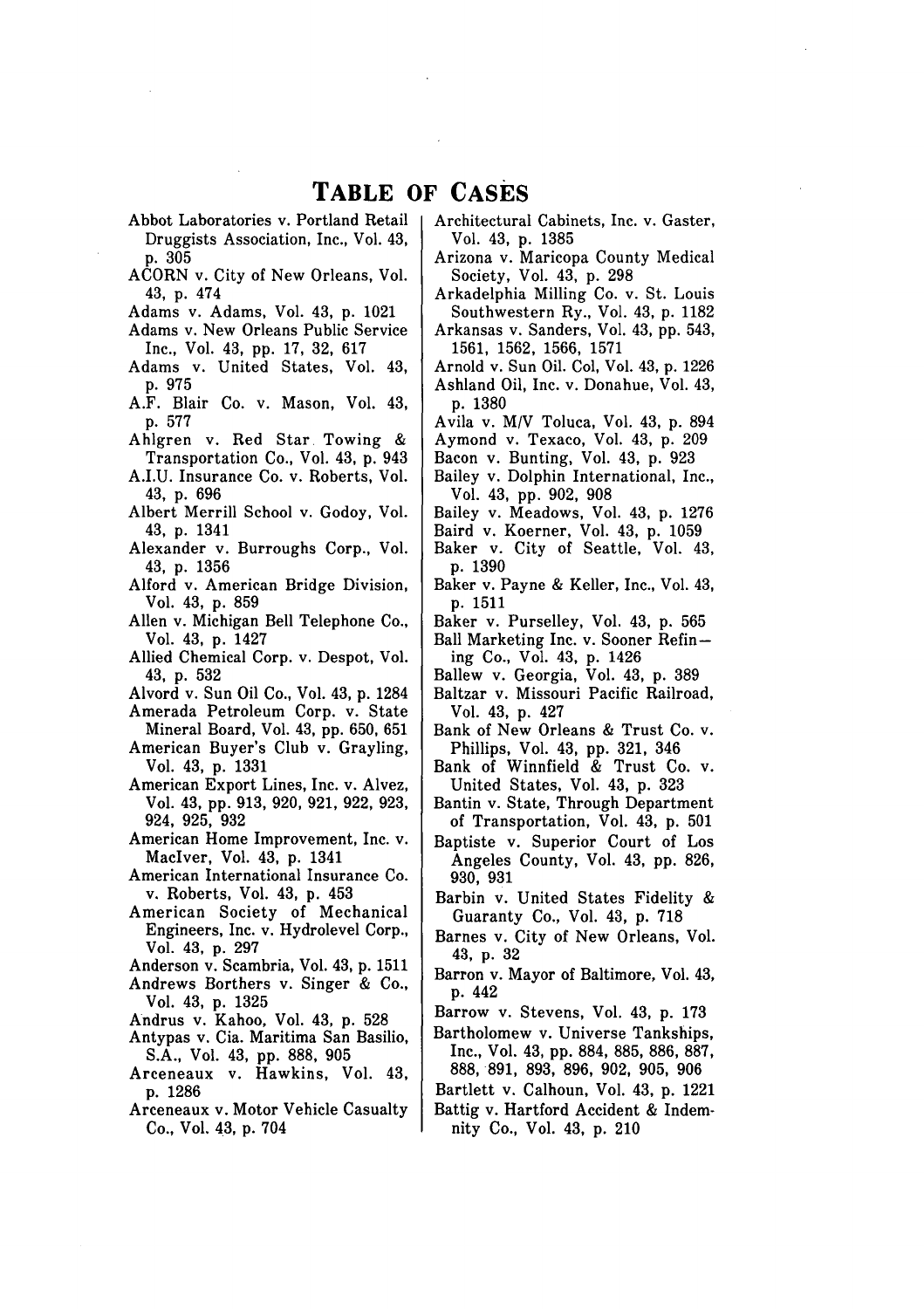- Bayou Bouillon Corp. v. Atlantic
- Richfield Co., Vol. 43, pp. 1281, 1289 Bazely v. Tortorich, Vol. 43 p. 1583
- Beene v. Wilbur, Vol. 43, p. 1128
- Bekkovold v. Potts, Vol. 43, p. 1374
- Belanger v. Great American Indem-
- nity Co., Vol. 43, p. 1474
- Bertrand v. Coal Operators Casualty Co., Vol. 43, pp. 31, 618
- Bichan v. Chemetron Corp., Vol. 43, p. 286
- Bill Nolan Livestock, Inc. v. Simpson, Vol. 43, p. 561
- Bisso v. Inland Waterways, Vol. 43, p. 200
- Blackledge v. Perry, Vol. 43, p. 390
- Blue Shield of Virginia v. McCready, Vol. 43, p. 287
- Blum v. Marrero, Vol. 43, p. 1395
- Boagni v. State, Vol. 43, p. 448
- Board of Commissioners v. Splendour Shipping & Enterprises Co., Vol. 43, p. 650
- Boddie v. Connecticut, Vol. 43, p. 1023
- Bogatz v. Case Catering Corp., Vol. 43, p. 1385
- Boisseau v. Vallon & Jordano, Inc., Vol. 43, pp. 13, 1393
- Bollinger v. Texas Co., Vol. 43, p. 1282
- Bond v. Commercial Union Assurance Co., Vol. 43, pp. 454, 455, 456, 502, 724
- Bonner v. Robinson, Vol. 43, p. 721 Booth v. Fireman's Fund Insurance
- Co., Vol. 43, pp. 708, 728 Bordelon v. Bordelon, Vol. 43, p. 762
- Bordenkircher v. Hayes, Vol. 43, **p,** 390
- Borne v. Mike Persia Chevrolet Co., Vol. 43, p. 1103
- Borralho v. Keydril Co., Vol. 43, p. 901
- Boudloche v. Howard Trucking Co., Vol. 43, p. 863
- Boudreaux v. American Workover, Inc., Vol. 43, pp. 861, 862, 865, 866, 867
- Boyette v. Auger Timber Co., Vol. 43, pp. 557, 565
- Brady v. Maryland, Vol. 43, pp. 423, 1556, 1557
- Branch v. O'Brien, Vol. 43, p. 721
- Brawman v. Brawman, Vol. 43, p. 125
- Breard v. Haynes, Vol. 43, p. 699

Breaux v. Domingues, Vol. 43, **p.** 594 Breaux v. Government Employees

t sitt

- Insurance Co., Vol. 43, pp. 456, 705 Breaux v. Louisiana Farm Bureau Mutual Insurance Co., Vol. 43, p. 722
- Brown v. Avondale Shipyards, Inc., Vol. 43, p. 421
- Brown v. Louisiana, Vol. 43, p. 389 Bruton v. United States, Vol. 43, pp.
- 390, 391 Bryant v. New Orleans Public Service, Inc., Vol. 43, p. 625
- Burch v. Louisiana, Vol. 43, p. 389 Burks v. United States, Vol. 43, p. 1065
- Bowes v. Fox-Stanley Photo Products, Inc., Vol. 43, p. 1321
- Broadhead v. Pan American Petroleum Corp., Vol. 43, p. 1279
- Brooklyn Union Gas Co. v. Jimeniz, Vol. 43, p. 1345
- Brown Shoe Co. v. United States, Vol. 43, p. 300
- Brown v. Houston, Vol. 43, p. 1184 Brunswick Corp. v. Pueblo Bowl-O-
- Mat, Inc., Vol. 43, p. 284
- Burnet v. Harmel, Vol. 43, p. 1299 Butcher v. Garrett-Enumclaw Co.,
- Vol. 43, p. 1326 C.J. Fertilizer, Inc. v. Allied Mutual Insurance Co., Vol. 43, p. 1386
- Caffey v. People Mortgage & Loan of Shreveport, Inc., Vol. 43, p. 324
- Calbeck v. Travelers Insurance Co., Vol. 43, pp. 853, 865
- California v. Kleppe, Vol. 43, p. 1148 Campbell v. United States, Vol. 43,
- p. 979 Canik v. Texas International
- Petroleum Corp., Vol. 43, pp. 1275, 1277
- Cantor v. Detroit Edison Co., Vol. 43, p. 291
- Carrere v. Castano, Vol. 43, p. 505
- Carrol v. United States, Vol. 43, pp. 543, 1562
- Carter v. Foreman, Vol. 43, p. 1339 Carter v. Montgomery Ward & Co., Vol. 43, p. 623
- Casson v. Dairyland Insurance Co., Vol. 43, pp. 457, 717
- Castanho v. Jackson Marine, Inc., Vol. 43, p. 896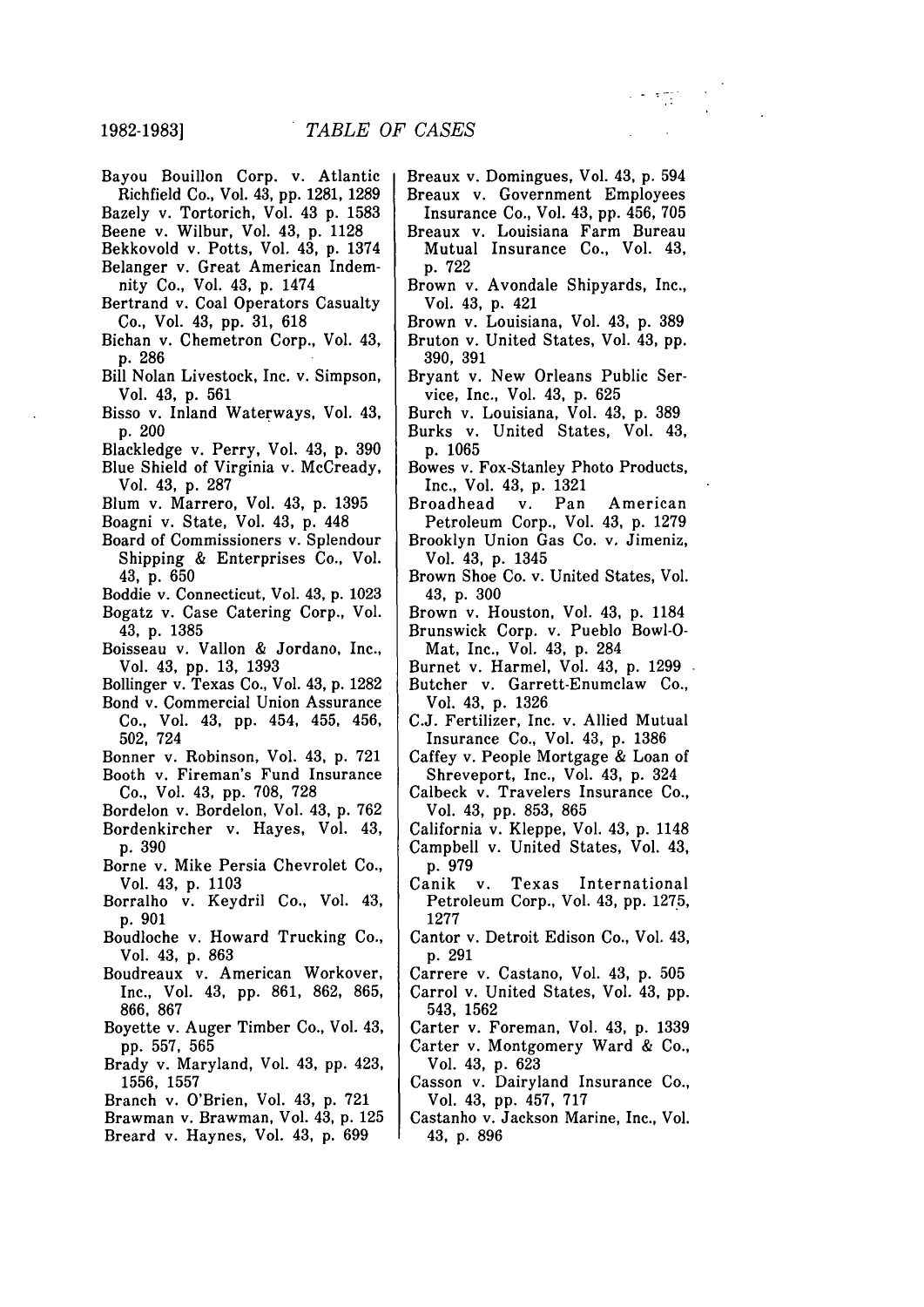CCH, Inc. v. Heard, Vol. 43, p. 527 Cenac Towing Co. v. Cenac, Vol. 43, p. 499

 $\sigma$  ,  $\sigma$  ,  $\sigma$  ,  $\sigma$ 

Centex-Winston Corp. v. Edward Hines Lumber Co., Vol. 43, p. 303

Chambers v. Maroney, Vol. 43, p. 1562 Champlin Realty Co. v. Town of Brat-

- tleboro, Vol. 43, p. 1183 Champlin Refining Co. v. United States, Vol. 43, p. 1163
- Chapman v. Allstate Insurance Co., Vol. 43, p. 710
- Chartiers Block Coal Co. v. Mellon, Vol. 43, p. 1241
- Chase Securities Corp. v. Donaldson, Vol. 43, p. 783
- Chesapeake & Ohio Railway Co. v. Kelly, Vol. 43, p. 933
- Chevron Oil Co., v. Huson, Vol. 43, p. 924
- Chiazor v. Transworld Drilling Co., Vol. 43, pp. 898, 899, 900, 901, 902, 904, 906, 907, 908, 911
- Chimel v. California, Vol. 43, pp. 1563, 1570
- Chirinos de Alvarez v. Creole Petroleum Co., Vol. 43, pp. 892, 898, 905, 907
- Christofferson v. Halliburton Co., Vol. 43, pp. 919, 920, 921
- Chrysler Corp. v. Wilson Plumbing Co., Vol. 43, p. 1360
- Chrysler Credit Corp. v. Henry, Vol. 43, p. 1345
- Churchill v. Perini North River Associates, Vol. 43, pp. 865, 867
- Citizen v. Daigle, Vol. 43, p. 626
- City of Lafayette v. Louisiana Power & Light Co., Vol. 43, pp. 290, 305
- City of Baton Rouge v. Cooley, Vol. 43, p. 506
- City of Baton Rouge v. Tullier, Vol. 43, p. 445
- City of Lafayette v. Delhomme Funeral Home, Vol. 43, pp. 440, 448
- City of Lafayette v. Louisiana Power & Light Co., Vol. 43, p. 464
- City of Mesquite v. Aladdin's Castle, Inc., Vol. 43, p. 468
- Clark v. Aetna Life Insurance Co., Vol. 43, p. 564
- Clarkson v. Selected Risk Insurance Co., Vol. 43, p. 318
- Clay v. Clay, Vol. 43, p. 491
- Clay v. United States, Vol. 43, p. 173 Claremont Aircraft, Inc. v. United
- States, Vol. 43, p. 986 Cleveland, Cinncinnati, Chicago, & St. Louis Railway Co. v. Dettlebach, Vol. 43, p. 1167
- Coe v. Errol, Vol. 43, p. 1181
- Coenen v. Dedman, Vol. 43, p. 564
- Coin v. Goldking Properties Co., Vol. 43, p. 527
- Cole v. Chevron, Vol. 43, p. 209
- Collins v. New Orleans Public Service, Inc., Vol. 43, p. 702
- Collins v. Uniroyal, Inc., Vol. 43, pp. 1359, 1364
- Commissioner v. First Security Bank of Utah, Vol. 43, p. 323
- Commonwealth Life Insurance Co. v. Neal, Vol. 43, p. 306
- Community Acceptance Corp. of Denham Springs v. Kinchen, Vol. 43, pp. 353, 355
- Community Communications Co. v. City of Boulder, Vol. 43, pp. 291, 464
- Continental Group, Inc. v. Allison, Vol. 43, pp. 529, 1241, 1242, 1246
- Continental T.V., Inc. v. GTE Sylvania, Inc., Vol. 43, p. 298
- Coolidge v. New Hampshire, Vol. 43, p. 1563
- Coon v. Landry, Vol. 43, p. 563
- Cory v. Cory, Vol. 43, p. 1020
- Costello Publishing Co. v. Rotelle, Vol. 43, p. 293
- Courville v. State Farm Mutual Automobile Insurance Co., Vol. 43, pp. 456, 719
- Cox v. Sanders, Vol. 43, p. 531
- Cox v. Sanders, Vol. 43, p. 1135
- Crenwelge v. State Farm Mutual Automobile Insurance Co., Vol. 43, p. 718
- Crowell v. Benson, Vol. 43, p. 331
- Cruz v. Hendy International Co., Vol. 43, pp. 921, 924, 932
- Culver v. Slater Boat Co., Vol. 43, pp. 913, 937
- Cumis Insurance Society v. Girard Bank, Vol. 43, p. 312
- Cummings v. Skeahan, Vol. 43, p. 560 Cupp v. Murphy, Vol. 43, p. 548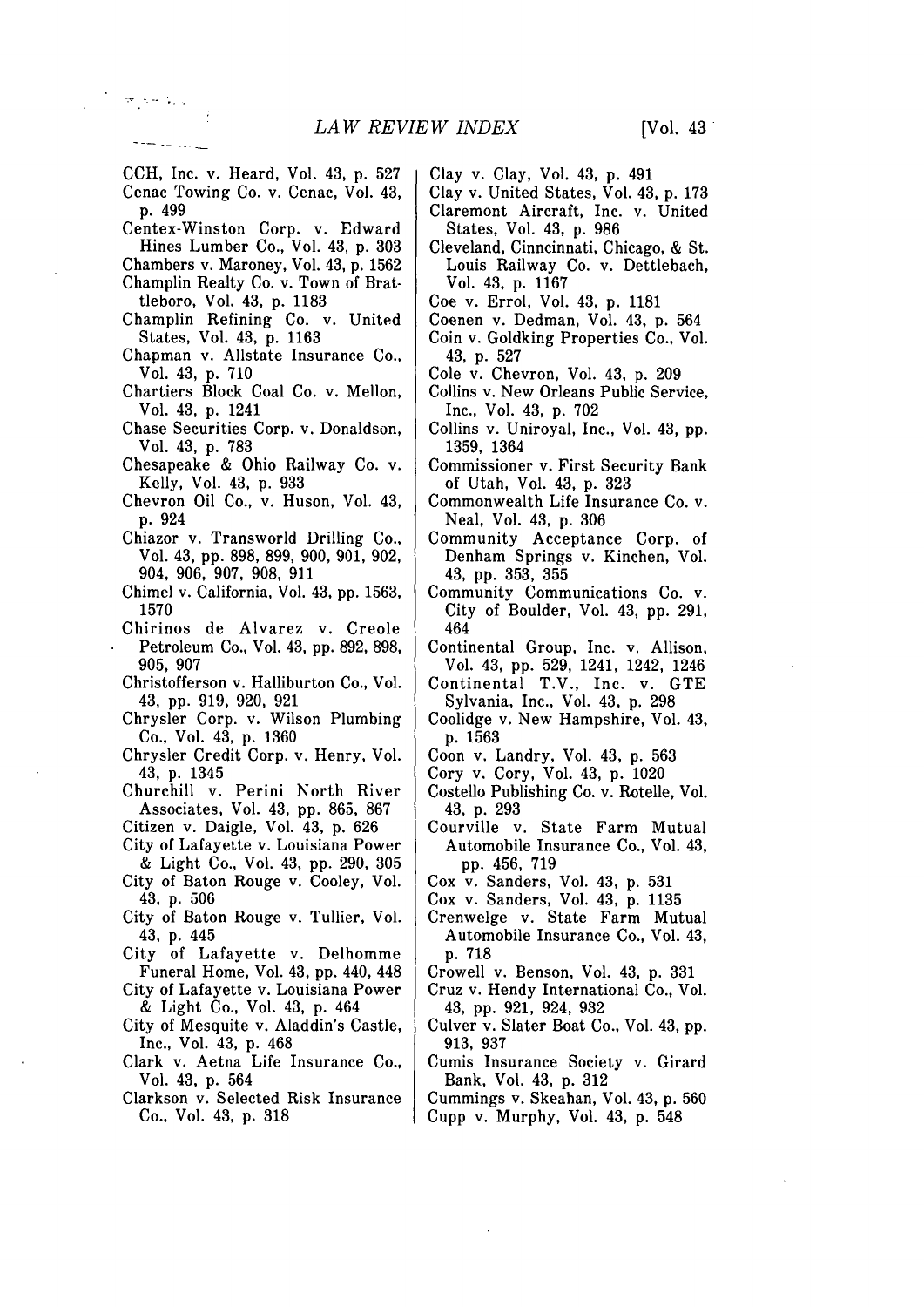**1982-1983]**

- Curtis v. Allstate Insurance Co., Vol. 43, p. 695
- Curtis v. Curtis, Vol. 43, p. 1113
- Dadar v. Louisiana, Vol. 43, p. 196 Daly v. General Motors Corp., Vol. 43, p. 1545
- Daly v. Kiel, Vol. 43, p. 1535
- Daniel v. Department of Transportation and Development, Vol. 43, p. 443
- Danks v. Maher, Vol. 43, p. 497
- Davis v. Department of Labor, Vol. 43, pp. 853, 865
- Davis v. Hanover Insurance Co., Vol. 43, p. 1481
- Davis v. Humble Oil & Refining Co., Vol. 43, p. 3
- Davis v. Kolb, Vol. 43, p. 1343
- Day v. Collins, Vol. 43, p. 797
- Dean v. Universal C.I.T. Credit Corp., Vol. 43, p. 1385
- Deane v. McGee, Vol. 43, p. 717
- DeBattista v. Argonaut-Southwest Insurance Co., Vol. 43, pp. 608, 1576
- Deblieux v. P.S. & Sons Painting, Inc., Vol. 43, p. 210
- De Laureal Engineers, Inc. v. St. Charles Parish Police Jury, Vol. 43, p. 488
- Delehite v. United States, Vol. 43, p. 980
- Deliberto v. Deliberto, Vol. 43, p. 519
- DeLucca v. United States, Vol. 43, p. 939
- DeMatoes v. Texaco, Inc., Vol. 43, pp. 891, 892, 898, 905, 906
- Denkin v. Sterner, Vol. 43, p. 1420
- Dennis Miller Pest Controls, Inc. v.
- Wells, Vol. 43, p. 1426 De Oliveira v. Delta Marine Drilling
- Co., Vol. 43, pp. 900, 901, 903
- Deutschmann v. Standard Fur Co., Vol. 43, pp. 11, 1324
- Devall v. Choppin, Vol. 43, pp. 1222, 1224, 1231, 1233, 1236
- Deville v. Zaunbrecher, Vol. 43, p. 561
- Devillier v. Devillier, Vol. 43, pp. 793, 1130
- Didion v. Duralde, Vol. 43, p. 1392
- Doly v. General Motors, Vol. 43,
- p. 816
- Dorry v. Lafleur, Vol. 43, pp. 803, 821 Douglas v. Commissioner, Vol. 43,
- p. 1300

Douglas v. United States, Vol. 43, p. 975

المستبرجين

- Doyle v. Fuerst & Kraemer, Ltd., Vol. 43, pp. 1103, 1355
- Doyle v. State Farm Mutual Insurance Co., Vol. 43, pp. 502, 504, 732
- Due v. Due, Vol. 43, p. 122
- Dussouy v. Gulf Coast Investment Corp., Vol. 43, p. 307
- Duvigneaud v. Government Employees Insurance Co., Vol. 43, p. 712
- *Dyer v. Merry Shipping Co., Vol. 43, p.* 823
- Earl v. Commercial Union Insurance Co., Vol. 43, p. 713
- Eastbank Land Co. v. Hoffstetter, Vol. 43, p. 1393
- Ebanks v. Great Lakes Dredge & Dock Co., Vol. 43, p. 955
- Eckstein v. Cummins, Vol. 43, p. 1359
- Edmonds v. Compagnie Generale Transatlantique, Vol. 43, pp. 945, 946
- Educational Beneficial, Inc. v. Reynolds, Vol. 43, p. 1414
- Edward v. Webre, Vol. 43, p. 493
- Edwards v. Fidelity & Casualty Co., Vol. 43, pp. 1458, 1483
- Edwards v. Royal Indemnity Co., Vol. 43, p. 1491
- Ellis v. Interstate Commerce Commission, Vol. 43, p. 1169
- Ellis v. Prevost, Vol. 43, p. 1230
- Ellsworth Dobbs, Inc. v. Johnson, Vol. 43, p. 1317
- Engle v. Commissioner, Vol. 43, pp. 1293, 1295, 1308
- Erdey v. American Honda Co., Vol. 43, p. 494
- Erie Railroad v. Tompkins, Vol. 43, p. 1467
- Estate of Santos v. United States, Vol. 43, p. 978
- Esteve v. Allstate Insurance Co., Vol. 43, p. 1478
- Evangeline Medical & X-Ray Distributors v. Coleman Oldsmobile, Inc., Vol. 43, p. 1109
- Evans v. Evans, Vol. 43, p. 601
- Executive Jet Aviation, Inc. v. City of Cleveland, Vol. 43, pp. 850, 851
- F. C. Austin Co. v. J. H. Tillman Co., Vol. 43, p. 1350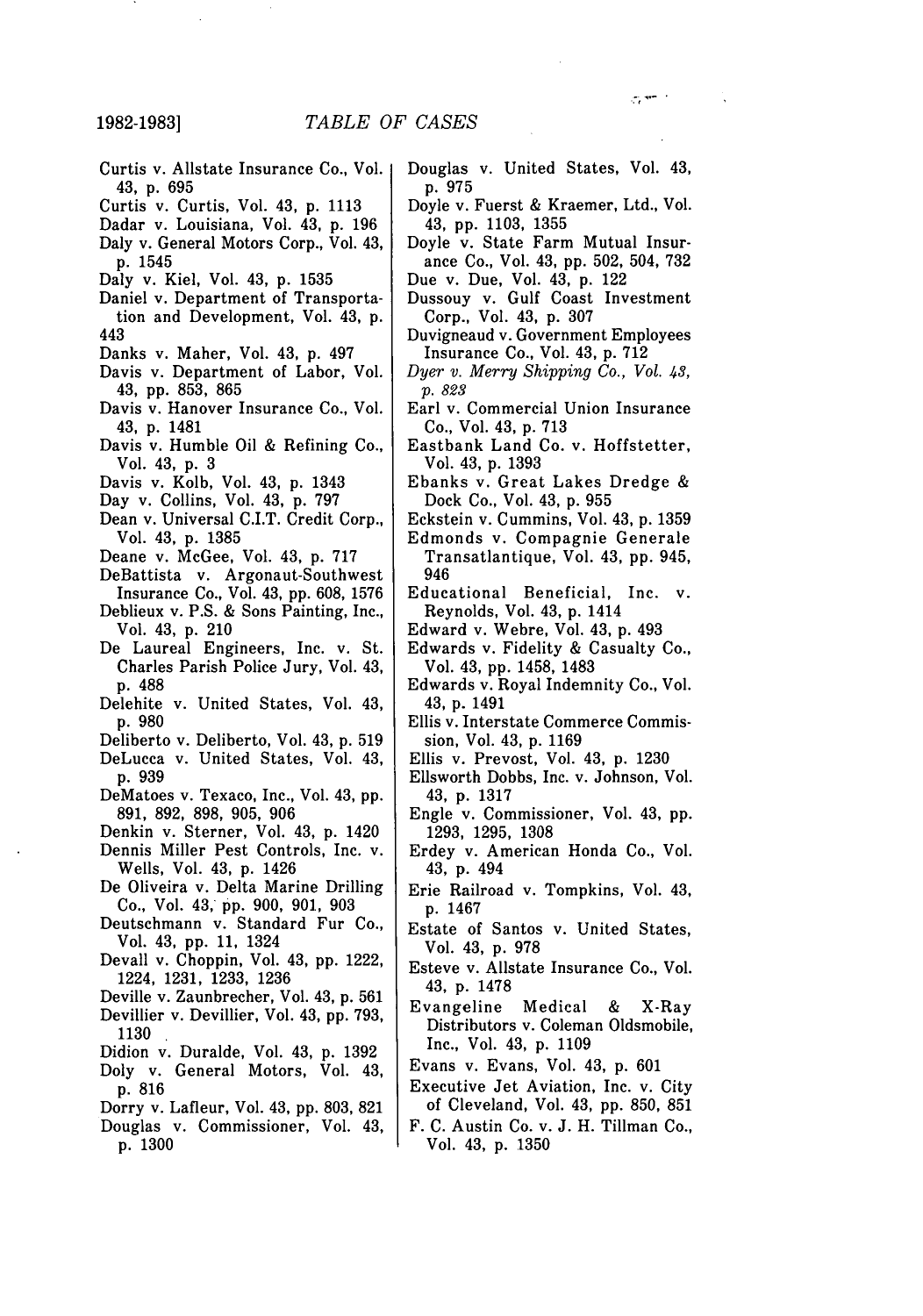- Fairfield Lease Corp., v. Pratt, Vol. 43, **p.** 1422
- Fairfield Lease Corp. v. Umberto, Vol. 43, p. 1422
- Fajardo v. Tidewater, Inc., Vol. 43, p. 904
- Faretta v. California, Vol. 43, p. 384
- Fawvor v. United States Oil of Louisiana, Inc., Vol. 43, p. 1279
- Ferguson v. HDE, Inc., Vol. 43, p. 31
- First Federal Savings & Loan Association of Shreveport v. Bechtol, Vol. 43, p. 583
- Fisher v. Agios Nicolaos V, Vol. 43, pp. 893, 899, 903, 905
- Fisher v. General Electric Hotpoint, Vol. 43, p. 1376
- Fitzgerald v. Liberian S/T Chryssi P. Goulandris, Vol. 43, p. **889**
- Fitzgerald v. Texaco, Inc., Vol. 43, **p. 890**
- Fontenot v. Marquette Casualty Co., Vol. 43, p. 1528
- Fontenot v. Memphis Farms, Inc., Vol. 43, p. 562
- Fontenot v. State Department of Highways, Vol. 43, p. 487
- Fontenot v. State Department of Highways, Vol. 43, p. 654
- Fontenot v. Sunray Mid-Continent Oil Co., Vol. 43, p. 1284
- Foreman v. Vermilion Parish Police Jury, Vol. 43, pp. 487, 654
- Forman v. United States, Vol. 43, p. 1064
- Fouquier v. Travelers Insurance Co., Vol. 43, p. 503
- Framar v. United States, Vol. 43, pp. 1294, 1295, 1308, 1309
- Frank's Maintenance & Engineering, Inc. v. C.A. Roberts Co., Vol. 43, p. 1376
- Franklin v. Franklin, Vol. 43, p. 518
- Freeman v. Cooper, Vol. 43, p. 566
- Freeman v. Southern National Bank, Vol. 43, pp. 356, 357
- Fricke v. Stafford, Vol. 43, p. 791
- Fritschi v. Teed, Vol. 43, p. 126
- Frostifresh Corp. v. Reynoso, Vol. 43, p. 1334
- Futch v. Fidelity & Casualty Co., Vol. 43, p. 1519
- Gallagher v. The Yankee, Vol. 43, p. 926
- Gallin v. Travelers Insurance Co., Vol. 43, p. 500
- Gandolfo v. Louisiana State Racing Commission, Vol. 43, p. 678
- Gator Marine Service Towing v. J. Ray McDermott, Vol. 43, p. 202
- Gautreau v. Southern Farm Bureau Casualty Insurance Co., Vol. 43, pp. 12, 343
- Gautreaux v. Pierre, Vol. 43, p. 503 George v. Shreveport Cotton Oil Co., Vol. 43, p. 1355
- Geer v. Connecticut, Vol. 43, p. 1006 Geesbreght v. Geesbreght, Vol. 43, p. 133
- Gele v. Markey, Vol. 43, p. 345
- General Electric Credit Corp. v. Cole-Man, Vol. 43, p. 565
- General Motors Acceptance Corp. v. Smith, Vol. 43, p. 569
- Getty Oil v. Jones, Vol. 43, p. 1247
- Girard Bank v. Mount Holly State Bank, Vol. 43, p. 319
- Glass v. Commissioner, Vol. 43, pp. 1294, 1295, 1312, 1313
- Globe Newspaper Co. v. Superior Court, Vol. 43, p. 383
- GMB Gas Corp. v. Cox, Vol. 43, p. 1134
- Goddard's Heirs v. Urquhart, Vol. 43, p. 777
- Golden v. Golden, Vol. 43, p. 126
- Goldfarb v. Virginia State Bar, Vol. 43, p. 291
- Golz v. Children's Bureau, Inc., Vol. 43, p. 1410
- Gomez v. Sedco, Vol. 43, p. 902
- Gordon v. New York Stock Exchange, Vol. 43, p. 1148
- Gour v. Daray Motor Co., Vol. 43, p. <sup>10</sup>
- Graham v. American Casualty Co., Vol. 43, p. 717
- Green v. Arcos, Ltd., Vol. 43, p. 1350
- Green v. United States, Vol. 43, pp. 979, 1064, 1074
- Greene v. Gibraltar Mortgage Investment Corp., Vol. 43, p. 1341
- Greene v. Massey, Vol. 43, p. 1065
- Gremillion v. State Farm Automobile Insurance Co., Vol. 43, p. 708

الخلاصات فليست كا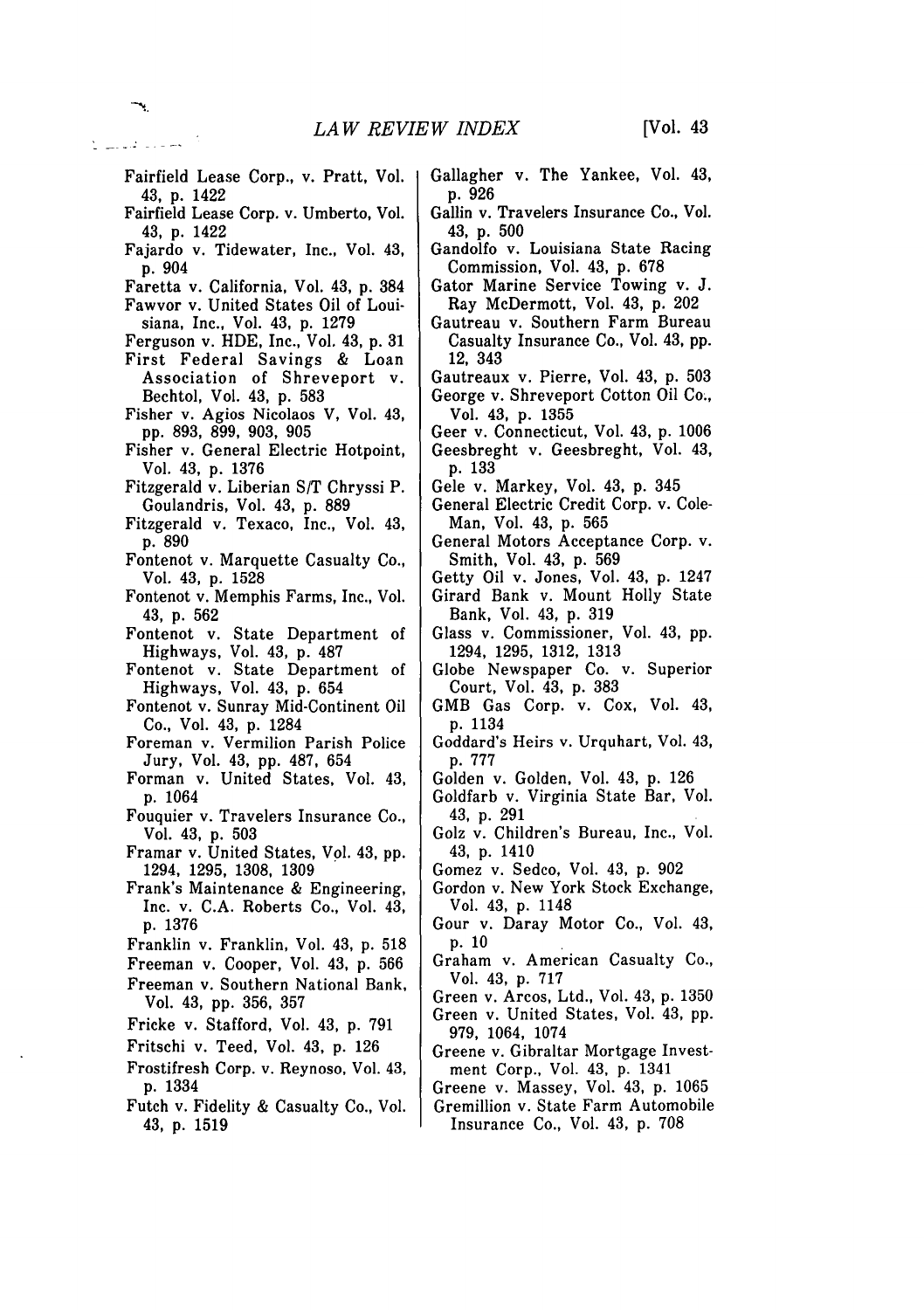**1982-19831**

- Grimberg v. Admiral Oriental S.S. Line, Vol. 43, p. 943
- Group Life & Health Insurance Co. v. Royal Drug Co., Vol. 43, p. 294
- Guaranty Bank & Trust Co. of Alexandria v. Daniels, Vol. 43, p. 573
- Guidroz v. Tauzin, Vol. 43, p. 731
- Guidry v. Sline Industrial Painters, Inc., Vol. 43, pp. 17, 35, 618
- Guillory v. United States Fidelity and Guaranty Co., Vol. 43, pp. 17, 33, 617
- Guillot v. Travelers Indemnity Co., Vol. 43, p. 706
- Hall v. Dixon, Vol. 43, p. 532
- Hall v. Scott, Vol. 43, p. 726
- Hallman v. Marquette Casualty Co., Vol. 43, p. 1489
- Hamilton v. Hamilton, Vol. 43, p. 156
- Hanover Shoe v. United States Shoe Machinery, Vol. 43, p. 288
- Harden v. Gordon, Vol. 43, p. 236
- Hardy v. General Motors Acceptance Corp., Vol. 43, p. 1374
- Harmon v. Whitten, Vol. 43, p. 1139
- Harris v. Rivera, Vol. 43, p. 401
- Hartnett v. Reiss Steamship Co., Vol. 43, p. 206
- Hebert v. Ordoyne, Vol. 43, p. 730 Hebert v. Sun Oil Co., Vol. 43, pp.
- 1275, 1277
- Hellenic Lines Ltd. v. Rhoditis, Vol. 43, pp. 886, 891, 895, 904, 910
- Henderson v. Leona Rice Milling Co., Vol. 43, p. 1351
- Henderson v. United States, Vol. 43, p. 994
- Hendricks v. American Employees Insurance Co., Vol. 43, p. 699
- Henningsen v. Bloomfield Motors, Vol. 43, p. 1355
- Henry v. Ballard & Cordell, Vol. 43, pp. 531, 1257
- Herbert v. Lando, Vol. 43, p. 293
- Hernandez v. City of Lafayette, Vol. 43, p. 441
- Herring v. Commissioner, Vol. 43, p. 1300
- Hibbert v. Mudd, Vol. 43, p. 1280
- Hicks v. Ocean Drilling and Explora-
- tion Co., Vol. 43, pp. 196, 201
- Hines v. Hines, Vol. 43, p. 1038
- Hlodan v. Ohio Barge Lines, Inc., Vol. 43, pp. 918, 932
- Hoefly v. Government Employees Insurance Co., Vol. 43, pp. 729, 777
- Holland v. Buckley, Vol. 43, p. 607
- Holley v. Royal Globe Insurance Co., Vol. 43, p. 733
- Holloway v. Arkansas, Vol. 43, pp. 385, 386
- Holtzclaw v. Falco, Inc., Vol. 43, p. 1520
- Home Idemnity Co. v. First National Bank, Vol. 43, p. 317
- Hosei Kaiun Shoji Co. v. Tug Seaspan Monarch, Vol. 43, p. 957
- House v. Mine Safety Appliances Co., Vol. 43, p. 979
- House v. Sante Fe International Corp., Vol. 43, p. 897
- Howard v. Howard, Vol. 43, p. 495 Howard v. Revel Well Services, Vol. 43, p. 863
- Hughes Brothers Timber v. Minnesota, Vol. 43, p. 1183
- Hullinghorst Industries v. Carroll, Vol. 43, pp. 861, 862
- Hunt v. City Stores, Inc., Vol. 43, p. 612
- Hurley v. Hurley, Vol. 43, p. 131
- Igneri v. Companie de Transports Oceaniques, Vol. 43, p. 919
- Illinois Brick Co. v. Illinois, Vol. 43, p. 288
- Imbornone v. Early, Vol. 43, p. 508
- IMC Exploration Co. v. Henderson, Vol. 43, p. 536
- Interstate Commerce Commission v. United States ex. Rel. Humboldt Steamship Co., Vol. 43, p. 1176
- In re Clark, Vol. 43, p. 435
- In re Fabacher, Vol. 43, p. 560
- In re Grand Jury Investigation of Cuisinarts, Inc., Vol. 43, p. 296
- In re Grand Jury Proceedings (In re Pavlick), Vol. 43, p. 1041
- In re Marine Sulphur Queen, Vol. 43, pp. 826, 929, 931
- In re Marriage of Fleege, Vol. 43, p. 130
- In re Marriage of Fortier, Vol. 43, p. 127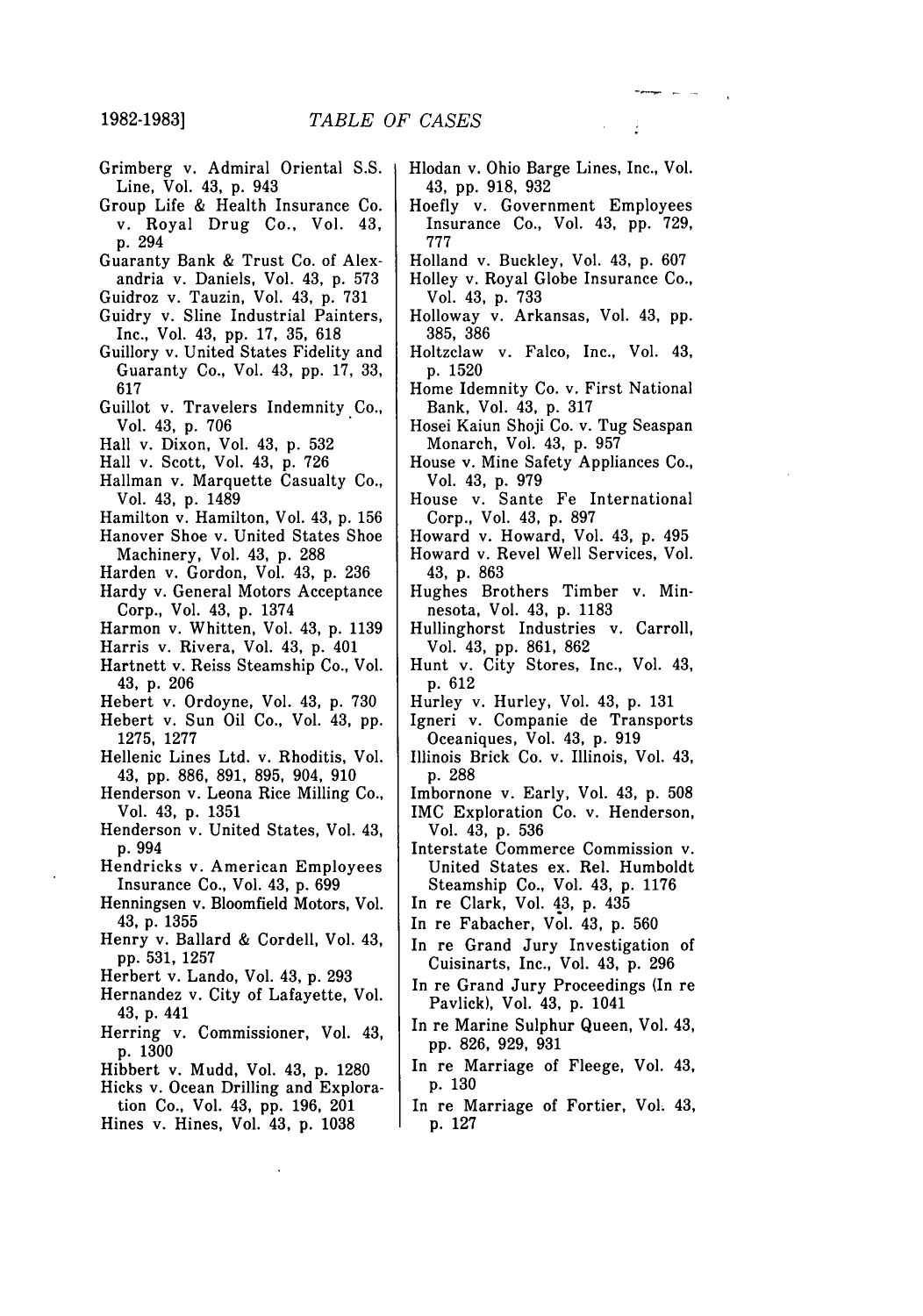- In re Marriage of Foster, Vol. 43, p. 129
- In re Marriage of Freedman, Vol. 43, p. 130
- In re Marriage of Kaplan, Vol. 43, p. 130
- In re Marriage of Lopez, Vol. 43, p. 128
- In re Marriage of Lukens, Vol. 43, p. 129
- In re Marriage of Nichols, Vol. 43, p. 133
- In re Merry Shipping, Inc., Vol. 43, pp. 913, 925, 930
- In re Nieves & Co., Vol. 43, pp. 339, **1** 340
- In re R.M.J., Vol. 43, p. 560
- In re State of Illinois Petition to Inspect and Copy Grand Jury Materials, Vol. 43, p. 296
- In re Tape City, U.S.A., Inc., Vol. 43, pp. 338, 339, 342
- In re Trahan, Vol. 43, pp. 338, 339, 342
- Industralease Automated & Scientific Equipment Corp. v. R.M.E. Enterprises, Inc., Vol. 43, p. 1335
- Investor Inns, Inc. v. Wallace, Vol. 43, p. 491
- Itall v. Fuller, Vol. 43, p. 309
- Ivy v. Security Barge Line, Inc., Vol. 43, pp. 831, 918, 922, 932
- J.H. Jenkins Contractor v. City of Denham Springs, Vol. 43, p. 1413
- Jacks v. Banister Pipelines America, Vol. 43, p. 622
- Jackson v. D'Aubin, Vol. 43, p. 1236

Jackson v. Zito, Vol. 43, p. 561 Jacksonville Shipyards v. Perdue, Vol.

Jefferson County Pharmaceutical Association, Inc., v. Abbot Laboratories, Vol. 43, p. 304 Jefferson Credit Corp. v. Marcano,

Jenkins v. Jefferson Parish Sheriffs

p. 1487

43, p. 858

Vol. 43, p. 1345

Office, Vol. 43, p. 479

Vol. 43, pp. 900, 903, 911

Automobile Insurance Co., Vol. 43,

- Jackson v. State Farm Mutual
	- Kinchen v. Dixie Auto Insurance Co.,
		- King v. American Academy of
		- Kirchberg v. Feenstra, Vol. 43, p. 1115
		- Kirchman v. Mikula, Vol. 43, p. 1471
		- *Kraaz v. La Quinta Motor Inns, Inc., Vol. 43, p. 1573*
		- Kugler v. Romain, Vol. 43, p. 1332
		- Langlinais v. Guillotte, Vol. 43, p. 1512
- Johnson v. Fournet, Vol. 43, p. 510 Johnson v. J. Ray McDermott & Co., Kansas City Ry. Co. v. United States, Vol. 43, p. 1168
	- Kleas v. Mayfield, Vol. 43, p. 527
- Johnson v. Mansfield Hardwood Lumber Co., Vol. 43, p. 1410
	- Johnson v. Mobile Oil Corp., Vol. 43, p. 1387
	- Johnson v. Penrod Drilling Co., Vol. 43, p. 934
	- Johnson v. Succession of Johnson, Vol. 43, p. 598
	- Jones v. DeLoach, Vol. 43, pp. 10, 1328
	- Jones v. MFA Mutual Insurance Co., Vol. 43, p. 726
	- Jones v. Star Credit Corp., Vol. 43, p. 354
	- Jones v. Star Credit Corp., Vol. 43, p. 1345
	- Jordan v. Sutton, Vol. 43, pp. 1207-10, 1213, 1218
	- Joyce v. Atlantic Richfield Co., Vol. 43, p. 952
	- Jutto's, Inc. v. Fireco Equipment Co., Vol. 43, p. 1379
	- Kansas City Wholesale Grocery Co. v. Weber Packing Corp., Vol. 43, p. 1352
	- Kaplan v. Kaplan, Vol. 43, p. 1037
	- Kelley v. United States, Vol. 43, p. 994
	- Kemper v. Dearing, Vol. 43, p. 665 Kennedy v. Succession of McCollam, Vol. 43, p. 68
	- Kenny v. New York, Vol. 43, p. 196 Kent v. Gulf States Utilities Co., Vol. 43, p. 607
	- Key Maps, Inc. v. Pruitt, Vol. 43, p. 746
	- K.G. Farms, Inc. v. State, Vol. 43, p. 442
	- Vol. 43, p. 704
	- Dramatic Arts, Vol. 43, p. 1414
- Jackson v. Virginia, Vol. 43, p. 1061
	- -
	- -
	-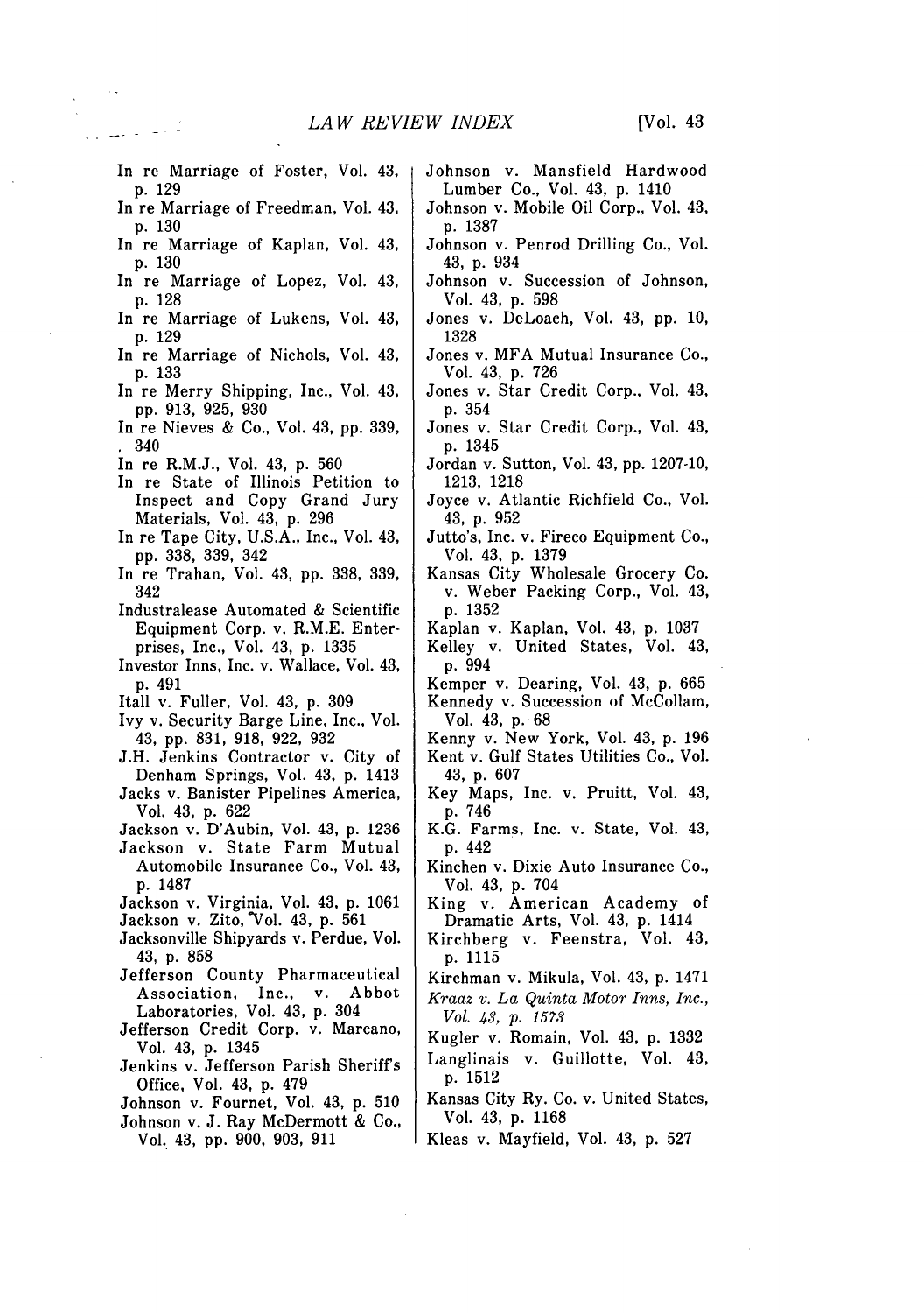- Knickerbocker Ice Co. v. Stewart, Vol. 43, p. 852
- Kollios v. United States, Vol. 43, p. 989
- Koupetoris v. Konkar Intrepid Co., Vol. 43, p. 890
- Kozar v. Chesapeake & Ohio Railway Co., Vol. 43, pp. 929, 930, 932
- Kypta v. McDonald's Corp., Vol. 43, p. 305
- L & L Oil Co. v. Murphy Oil Corp., Vol. 43, p. 303
- Lake, Inc. v. Louisiana Power & Light Co., Vol. 43, p. 1237
- Laubie v. Sonesta International Hotel Corp., Vol. 43, p. 1575
- Lazan v. Huntington Town House, Inc., Vol. 43, p. 1415
- Laffitte v. Laffitte, Vol.a 43, p. 156
- Lake, Inc. v. Louisiana Power &
- Light Co., Vol. 43, p. 82 Landry v. Two R. Drilling, Vol. 43,
- p. 918 Langlois v. Allied Chemical Corp., Vol. 43, p. 805
- Lauritzen v. Larsen, Vol. 43, pp. 881, 886, 893, 895, 897, 901, 905, 910
- Leleux v. Lumbermen's Mutual Insurance Co., Vol. 43, pp. 31, 618
- Lewis v. Lewis, Vol. 43, p. 496
- Lewis v. Timco, Inc., Vol. 43, p. 1543
- Lindsay v. McDonnell Douglas Air-
- craft Corp., Vol. 43, p. 1546
- Liverpool & Great Western Steam Co. v. Phenix Ins. Co., Vol. 43, p. 1157
- Locke v. United States, Vol. 43, p. 978
- Loescher v. Parr, Vol. 43, p. 607
- Lott v. Haley, Vol. 43, p. 782
- Louisiana Bank & Trust Co. of Crowley v. Boutte, Vol. 43, p. 570
- Louisiana National Leasing Corp. v. ADF Service, Inc., Vol. 43, pp. 16, 1394
- Louisiana Power & Light Co. v. Mecom, Vol. 43, pp. 14, 1409
- Louisiana Resources Co. v. Greene, Vol. 43, p. 449
- Louisiana R.R. Comm. v. Texas & Pacific Ry., Vol. 43, p. 1182
- Louisiana Savings Association v. Trahan, Vol. 43, p. 582
- Louisiana State Bar Association v. Dozier, Vol. 43, p. 557
- Louisiana State Bar Association v. Heymann, Vol. 43, p. 556
- Louisiana State Bar Association v. Levy, Vol. 43, p. 556
- Louisiana State Bar Association v. O'Halloran, Vol. 43, p. 556
- Lovell v. Lovell, Vol. 43, p. 1235
- Loving v. Virginia, Vol. 43, p. 1022
- Loyacano v. Jurgens, Vol. 43, p. 1535
- Lumbermen's Mutual Casualty Co. v. Elbert, Vol. 43, pp. 1467, 1539
- Lunsford v. United States, Vol. 43, p. 980
- Lyon v. Lyon, Vol. 43, p. 127
- Majors v. Kalo Laboratories, Inc., Vol. 43, p. 1325
- Marshall v. Barlow's Inc., Vol. 43, p. 1565
- Martin v. Morgan Drive Away, Inc., Vol. 43, p. 290
- Mangum v. Weigle, Vol. 43, pp. 710, 712
- Manieri v. Horace Mann Mutual Insurance Co., Vol. 43, **p.** 731
- Martinez v. Reynolds, Vol. 43, p. 482
- Marbury v. Madison, Vol. 43, p. 1009 Martin v. Schwing Lumber & Shingle Co., Vol. 43, p. 1081
- Maryland Casualty Co. v. Bollich, Vol. 43, p. 613
- Massiah v. United States, Vol. 43, p. 554
- Mattes v. National Hellenic American Line, S.A., Vol. 43, pp. 889, 905
- *Matthews v. Insurance Company of North America, Vol. 43, p.* 777
- McArthur v. Maryland Casualty Co., Vol. 43, p. 1531
- McCarty v. E.J. Korvette, Inc., Vol. 43, p. 1360
- McCarty v. McCarty, Vol. 43, p. 1115 McCastle v. Rollins Environmental Services, Vol. 43, p. 404
- McDaniel v. Moore, Vol. 43, p. 712
- McDonald v. International Paper Co., Vol. 43, p. 617
- McKelvy v. Milford, Vol. 43, p. 1392
- McKernan v. Watson, Vol. 43, p. 565
- McKnight v. State, Vol. 43, p. 1539
- McNeal v. Division of State Police, Vol. 43, p. 484
- Meador v. Toyota of Jefferson, Inc., Vol. 43, pp. 344, 345, 1578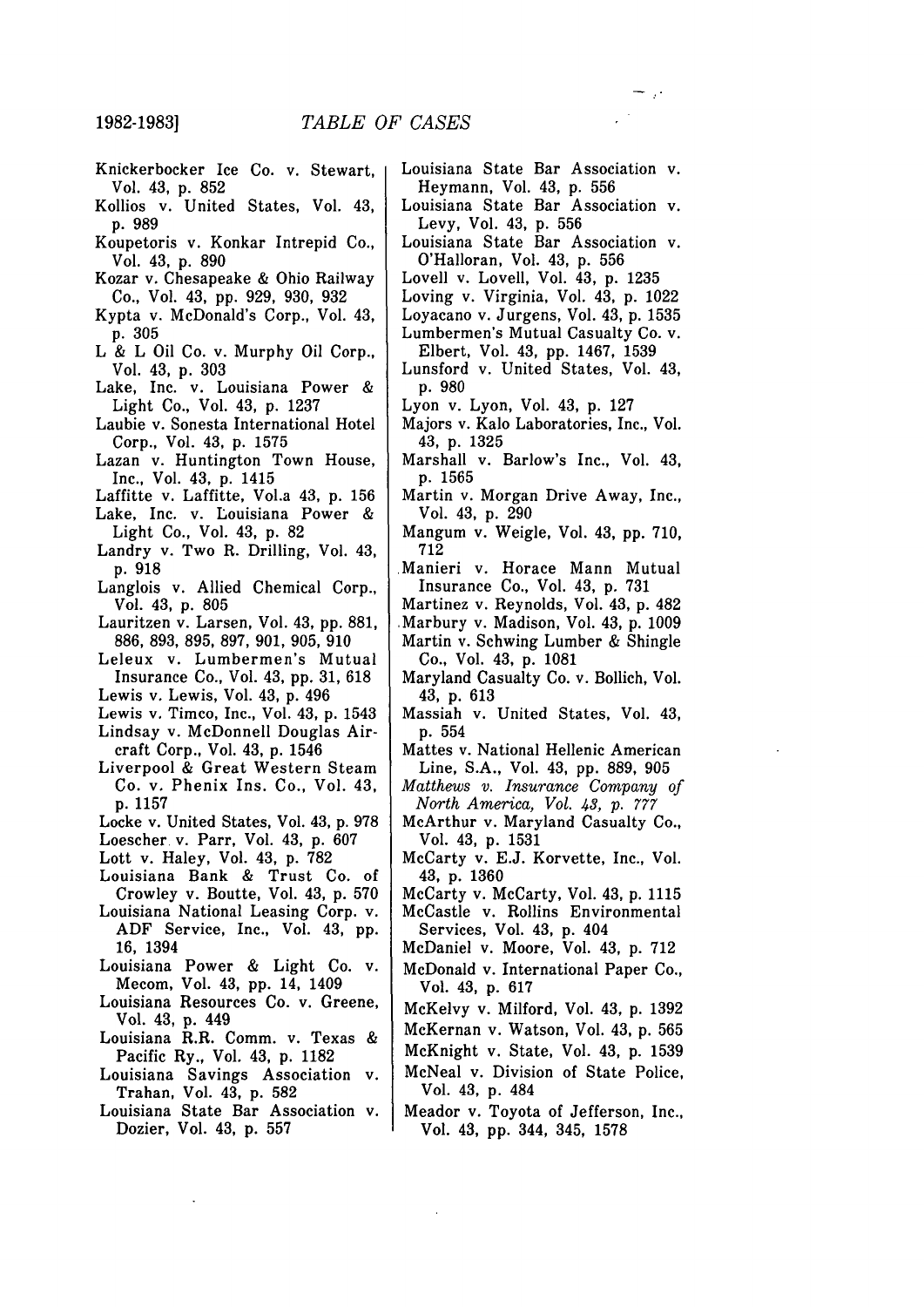[Vol. 43

Media Production Consultants, Inc. v. Mercedes-Benz of North America, Vol. 43, pp. 1103, 1105, 1109, 1356

management

- Melancon v. Texas Co., Vol. 43, p. 1282
- Meeropol v. Nizer, Vol. 43, p. 752
- Merren v. A/S Borgestad, Vol. 43, p. 894
- Meyer v. Nebraska, Vol. 43, p. 684
- Meyer v. Packard Cleveland Motor Co., Vol. 43, p. 1335
- Meyers v. Smith, Vol. 43, p. 1482
- Miami Corp. v. State, Vol. 43, pp. 650, 651
- Michigan v. Summers, Vol. 43, p. 551
- Michigan v. Tyler, Vol. 43, p. 1564
- Mieske v. Bartell Drug Co., Vol. 43, p. 1320
- Miller v. Central Dispatch, Vol. 43, p. 863
- Mills v. Habluetzel, Vol. 43, p. 537
- Mire v. Hawkins, Vol. 43, pp. 1280,
- 1282 Mobil Oil Corp. v. Higginbotham, Vol.
- 43, pp. 917, 918, 932 Moncada v. Lemuria Shipping Corp., Vol. 43, pp. 888, 905
- Moragne v. States Marine Lines, Inc., Vol. 43, pp. 915, 916, 947
- Moreno's, Inc. v. Lake Charles Catholic High Schools, Inc., Vol. 43, p. 1356
- Mossy Motors v. McRedmond, Vol. 43, p. 1421
- Mott v. Ocean Drilling & Exploration Co., Vol. 43, p. 211
- Mueller v. Mueller, Vol. 43, p. 125
- Murphy Oil Co. v. Burnet, Vol. 43, p. 1299
- Muntz v. Algiers & Gretna Street Railway Co., Vol. 43, p. 1538
- Murphy v. McNamara, Vol. 43, p. 1341
- Myers v. Government Employees
- Insurance Co., Vol. 43, p. 1533 Myers v. Louisiana Railway and
- Navigation Co., Vol. 43, p. 30
- Nacirema Operating Co. v. Johnson, Vol. 43, pp. 853, 854
- Nail v. Nail, Vol. 43, p. 132
- Nall v. State Farm Automobile Insurance Co., Vol. 43, pp. 456, 706, 721
- Nash v. Western Casualty & Surety Co., Vol. 43, p. 458
- National Assoc. of Regulatory Utility Commissions v. Federal Communications Commission, Vol. 43, p. 1159
- Nealy v. Fluor Drilling Services, Inc., Vol. 43, pp. 924, 925
- Nelson v. Appalachian Insurance Co. of Providence, Vol. 43, p. 561
- New Prague Flouring Mill Co. v. Spears, Vol. 43, pp. 1336, 1352
- New York & Long Branch Steamboat Co. v. Johnson, Vol. 43, p. 919
- New York v. Belton, Vol. 43, pp. 545, 1570
- Newman v. Troy Savings Bank, Vol. 43, p. 582
- Newson v. Newson, Vol. 43, p. 762
- Niemann v. Travelers Insurance Co., Vol. 43, pp. 454, 455, 723
- NLRB v. Harvey, Vol. 43, p. 1059
- Norfolk & Western Railway Co. v. Liepelt, Vol. 43, p. 939
- North Carolina Electric Membership Corp. v. Carolina Power & Light Co., Vol. 43, p. 292
- North Carolina v. Pearce, Vol. 43, p. 390
- Northern Pipeline Co. v. Marathon Pipeline Co., Vol. 43, pp. 327, 329, 334
- Northwestern National Casualty Co. v. McNulty, Vol. 43, p. 829
- Nosse v. Vulcan Basement Waterproofing, Inc., Vol. 43, p. 1353
- Nu Dimensions Figure Salons v. Bercerra, Vol. 43, p. 1424
- Nunez v. Superior Oil Co., Vol. 43, pp. 1281, 1282, 1285
- Ocean Drilling & Exploration Co. v. Berry Brothers, Vol. 43, p. 213
- Odin v. United States, Vol. 43, p. 985
- Odom Construction Co. v. United States Department of Labor, Vol. 43, pp. 859, 863
- Oldis v. Grosse-Rhode, Vol. 43, p. 1414
- Oliver v. Jones, Vol. 43, p. 703
- Olsen v Shell Oil, Vol. 43, p. 213
- Orkin Exterminating Co. v. Foti, Vol. 43, p. 4
- Ostrofe v. H.S. Crocker Co., Vol. 43, p. 284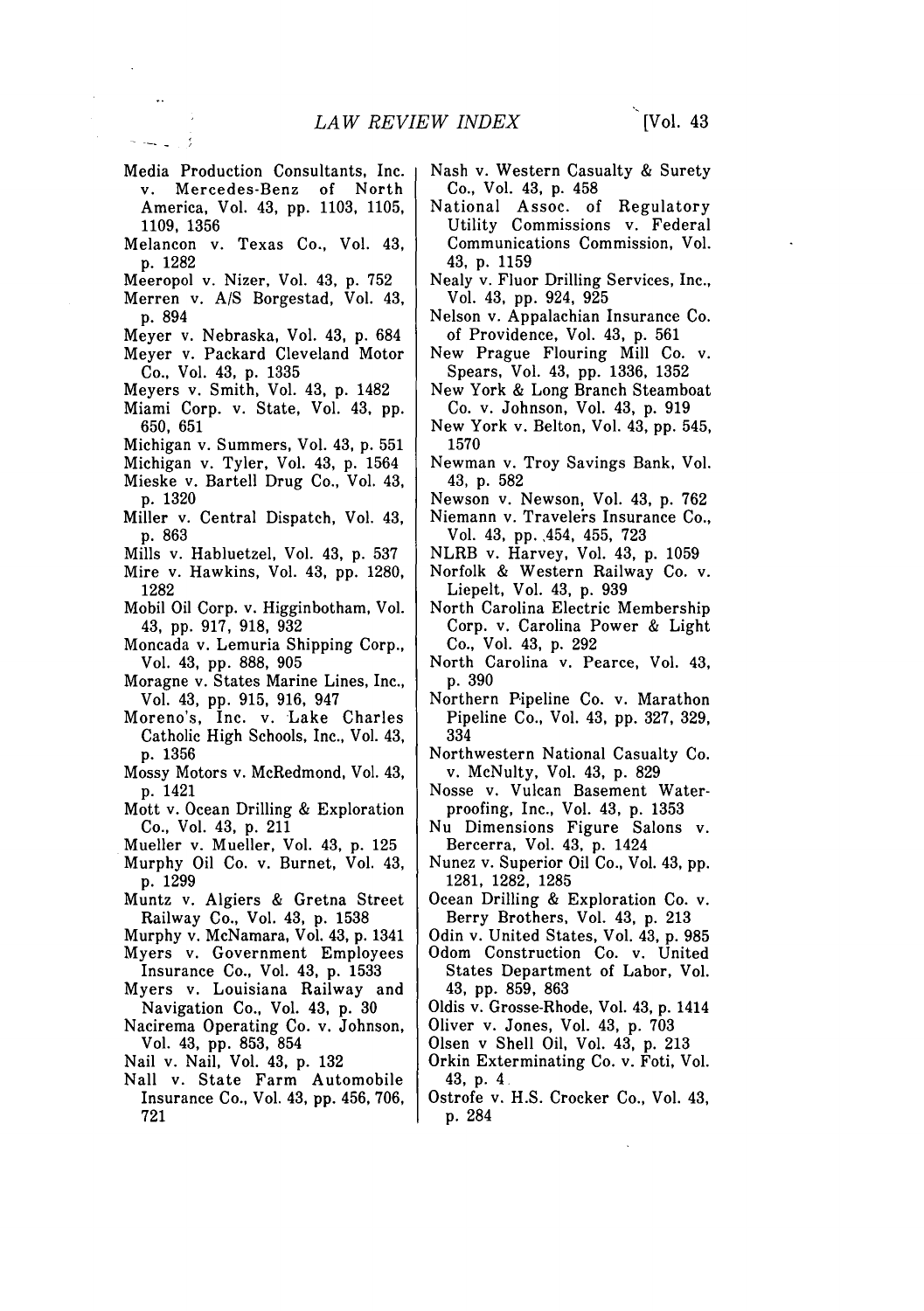**1982-1983]**

- Ostrowe v. Darensbourg, Vol. 43, pp. 344, 345
- Ouachita Equipment Rental Co. v. Baker Brush Co., Vol. 43, p. 1423
- Overstreet v. Water Vessel "Norkong," Vol. 43, p. 924
- Pace v. Cage, Vol. 43, p. 725
- Pacific Packing & Navigation Co. v. Fielding, Vol. 43, p. 927
- Paez v. Dan-Tex International, Inc., Vol. 43, p. 902
- Palombo v. Broussard, Vol. 43, p. 732 Pan-Alaska Fisheries, Inc. v. Marine
- Construction & Design Co., Vol. 43, pp. 956, 958
- Pan-Alaska Fisheries, Inc. v. Marine Construction & Design Co., Vol. 43, p. 1546
- Parish of Jefferson v. Marsh Investment Corp., Vol. 43, p. 442
- Parker v. Brown, Vol. 43, pp. 290, 305, 464
- Pasternack v. Samuels, Vol. 43, pp. 794, 1131
- Patrick v. Johnstone, Vol. 43, p. 1137
- Payton v. New York, Vol. 43, p. 548
- P.C. Pfeiffer Co. v. Ford, Vol. 43, p. 863
- Pearch v. E.J. Earnest, Inc., Vol. 43, p. 443
- Pearson v. Easy Living inc., Vol. 43, p. 356
- Pearson v. Hartford Accident & Indmenity Co., Vol. 43, p. 1508
- Penalber v. Blount, Vol. 43, p. 488 Penn Central Transportation Co. v.
- New York City, Vol. 43, p. 442 Pennington v. Colonial Pipeline Co.,
- Vol. 43, p. 1248
- Perini Corp. v. First National Bank at Habersham County, Vol. 43, p. 311
- Perkins v. Spencer, Vol. 43, p. 1414
- Pfeifer v. Jones & Laughlin Steel Corp., Vol. 43, pp. 936, 937, 939
	- Pfennig v. Roosevelt Hotel, Vol. 43, p. 1574
	- Philippe v. Browning Arms Co., Vol. 43, p. 1578
	- Phillips v. Amoco Trinidad Oil Co., Vol. 43, pp. 897, 906, 911
	- Pino v. Protection Maritime Insurance Co., Vol. 43, p. 825

Pipe Line Cases, Vol. 43, p. 1161

وللمراجع للمتعلم التنازل

- Pippen v. Shell Oil Co., Vol. 43, p. 204 Pittsfield Weaving Co. v. Grove
- Textiles, Inc., Vol. 43, p. 1364 Pollard v. Ingram, Vol. 43, pp. 10, 1328
- Pollock v. Farmers' Loan & Trust Co., Vol. 43, p. 1008
- Polozola v. Garlock, Vol. 43, p. 210
- Pope & Talbot, Inc., v. Hawn, Vol. 43, p. 1546
- Powell v. Allstate Insurance Co., Vol. 43, p. 708
- Powell v. Warner, Vol. 43, p. 726
- Price v. Neal, Vol. 43, p. 316
- Price v. Sim-Israel Navigation Co., Vol. 43, p. 205
- Pringle Associated Mortgage Corp. v. Eanes, Vol. 43, p. 576
- Pringle v. United States, Vol. 43, p. 979
- Proctor v. State Farm Mutual Automobile Insurance Co., Vol. 43, p. 295
- Producers Transportation Co. v. Railroad Commission, Vol. 43, p. 1162
- Propeller Niagara v. Cordes, Vol. 43, p. 1156
- Puerto Rico v. Shell Co., Vol. 43, p. 1176
- Railway Labor Executives Association v. Gibbons, Vol. 43, pp. 336, 338
- Raley v. Carter, Vol. 43, p. 436
- Raley v. Carter, Vol. 43, p. 497
- Rambin v. Southern Sales Co., Vol. 43, p. 1461
- Ray v. DeMaggio, Vol. 43, p. 703
- Rebstock v. Birthright Oil & Gas Co., Vol. 43, p. 526
- Redden v. Doe, Vol. 43, p. 710
- Regira v. Falsetta, Vol. 43, p. 505
- Reichenphader v. Allstate Insurance Co., Vol. 43, p. 729
- Reliable Credit Corp. v. Smith, Vol. 43, pp. 350, 354
- Richard v. Southern Farm Bureau Casualty Insurance Co., Vol. 43, p. 1518
- Richmond Newspapers, Inc. v. Virginia, Vol. 43, pp. 377, 383
- Rideau v. Louisiana, Vol. 43, p. 379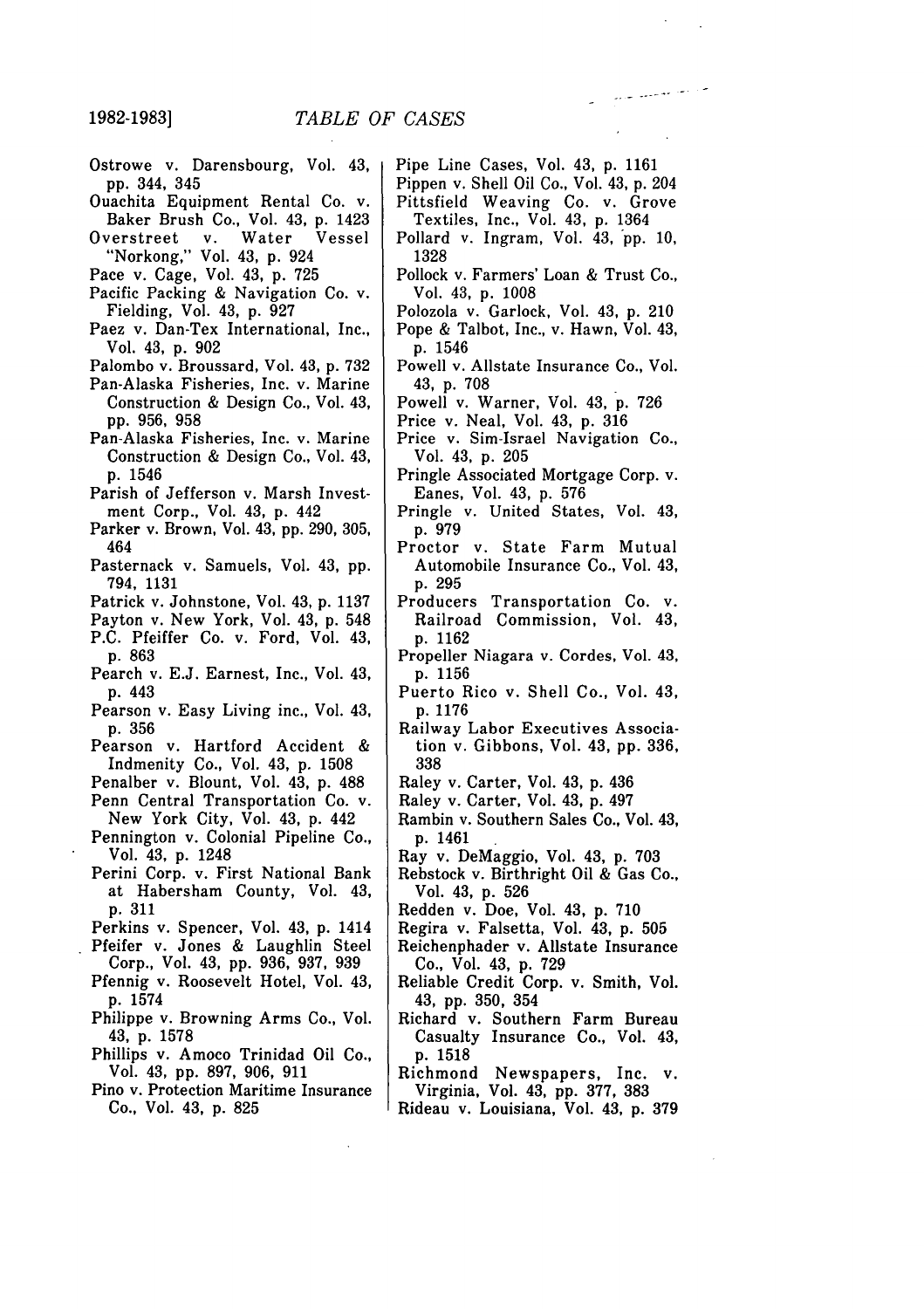- Riverside Citrus Farms, Inc. v. Louisiana Citrus Lands, Inc., Vol. 43, p. 407
- Robbins v. California, Vol. 43, pp. 543, 1562, 1566, 1571
- Roberson v. Hollis, Vol. 43, p. 533
- Robert A. Munro & Co. v. Meyer, Vol. 43, p. 1350
- Roberts v. Williams-McWilliams, Vol. 43, p. 199
- Robertson v. Parish of East Baton Rouge, Vol. 43, p. 501
- Robinson v. Pocahontas, Vol. 43, p. 824
- Rode v. Sedco, Inc., Vol. 43, p. 896 Rodrigue v. Aetna Casualty &
- Surety Co., Vol. 43, p. 949 Rollins Environmental Services v.
- Iberville Parish Police Jury, Vol. 43, p. 403
- Rollo v. Dison, Vol. 43, p. 559
- Rome v. London & Lancashire Indemnity Co. of America, Vol. 43, p. 1492
- Romero v. International Terminal Operating Co., Vol. 43, pp. 883, 893, 905, 910
- Rosemont Enterprises, Inc. v. Random House, Inc., Vol. 43, p. 747
- Ross v. John's Bargain Stores Corp., Vol. 43, p. 1107
- Rossville Commercial Alcohol Corp. v. Dennis Sheen Transfer Co., Vol. 43, p. 1461
- Roussel v. Colonial Sugars Co., Vol. 43, pp. 31, 618
- Ruiz v. Claney, Vol. 43, pp. 1492, 1496
- Ryan Stevedoring Co. v. Pan-Atlantic Steamship Co., Vol. 43, p. 202
- Sanders v. Plaquemines Cable TV, Inc., Vol. 43, p. 449
- Sarfati v. M.A. Hittner & Sons, Vol. 43, p. 1360
- Saucier v. Hayes Dairy Products, Vol. 43, pp. 555, 565
- Savage v. New York, N. & H. S.S. Co., Vol. 43, p. 919
- Savoie v. Estate of Rogers, Vol. 43, p. 437
- Schaeffer v. Michigan-Ohio Navigation Co., Vol. 43, p. 1546
- Schouest v. J. Ray McDermott & Co., Vol. 43, p. 616
- Schumacher v. Beeler, Vol. 43, p. 336
- Sea Land Services, Inc. v. Gaudet, Vol. 43, pp. 916, 922, 932
- Sea Shipping Co. v. Sieracki, Vol. 43, p. 202
- Seabrook v. Commuter Housing, Vol. 43, p. 1382
- Seaton v. Kelley, Vol. 43, p. 719
- Seider v. Roth, Vol. 43, p. 1471
- Sellers v. Continental Oil Co., Vol. 43, p. 1277
- Sheldon v. Metro-Goldwyn Pictures Corp., Vol. 43, p. 740
- Shell Oil Co. v. Williams, Vol. 43, p. 531
- Sheppard v. Maxwell, Vol. 43, p. 379
- Shipman v. R.K.O. Radio Pictures, Inc., Vol. 43, p. 740
- Siegel v. Chicken Delight, Inc., Vol. 43, p. 305
- Sieracki v. Seas Shipping Co., Vol. 43, p. 948
- Simmons v. Travelers Insurance Co., Vol. 43, p. 1510
- Sims v. Sims, Vol. 43, p. 496
- *Smith v. Atlas Off-Shore Boat Service, Inc., Vol. 43,* pp. 221, 825
- Smith v. Everett, Vol. 43, p. 1339
- Smith v. Falcon Seaboard, Inc., Vol. 43, p. 217
- Smith v. Girley, Vol. 43, p. 699
- Smith v. Ithaca Corp., Vol. 43, pp. 918, 919
- Smith v. Nelson, Vol. 43, pp. 791, 794, 1129
- Smith v. Stevens, Vol. 43, p. 590
- Smith v. Trinity Universal Insurance Co., Vol. 43, p. 715, 718
- Snead v. Stringer, Vol. 43, p. 554
- Socony-Vacuum Oil Co., v. Smith, Vol. 43, pp. 951, 952
- Soniat v. State Farm Mutual Automobile Insurance Co., Vol. 43, p. 730
- Sosna v. Iowa, Vol. 43, p. 1023
- Southern American Insurance Co. v. Dobson, Vol. 43, p. 695
- Southern Natural Gas Co. v. Poland, Vol. 43, p. 447
- Southern Natural Gas Co. v. Sutten, Vol. 43, p. 450
- Southern Pacific Co. v. Jensen, Vol. 43, pp. 852, 858, 867
- Springer v. Government Employees Insurance Co., Vol. 43, p. 703

 $\sim$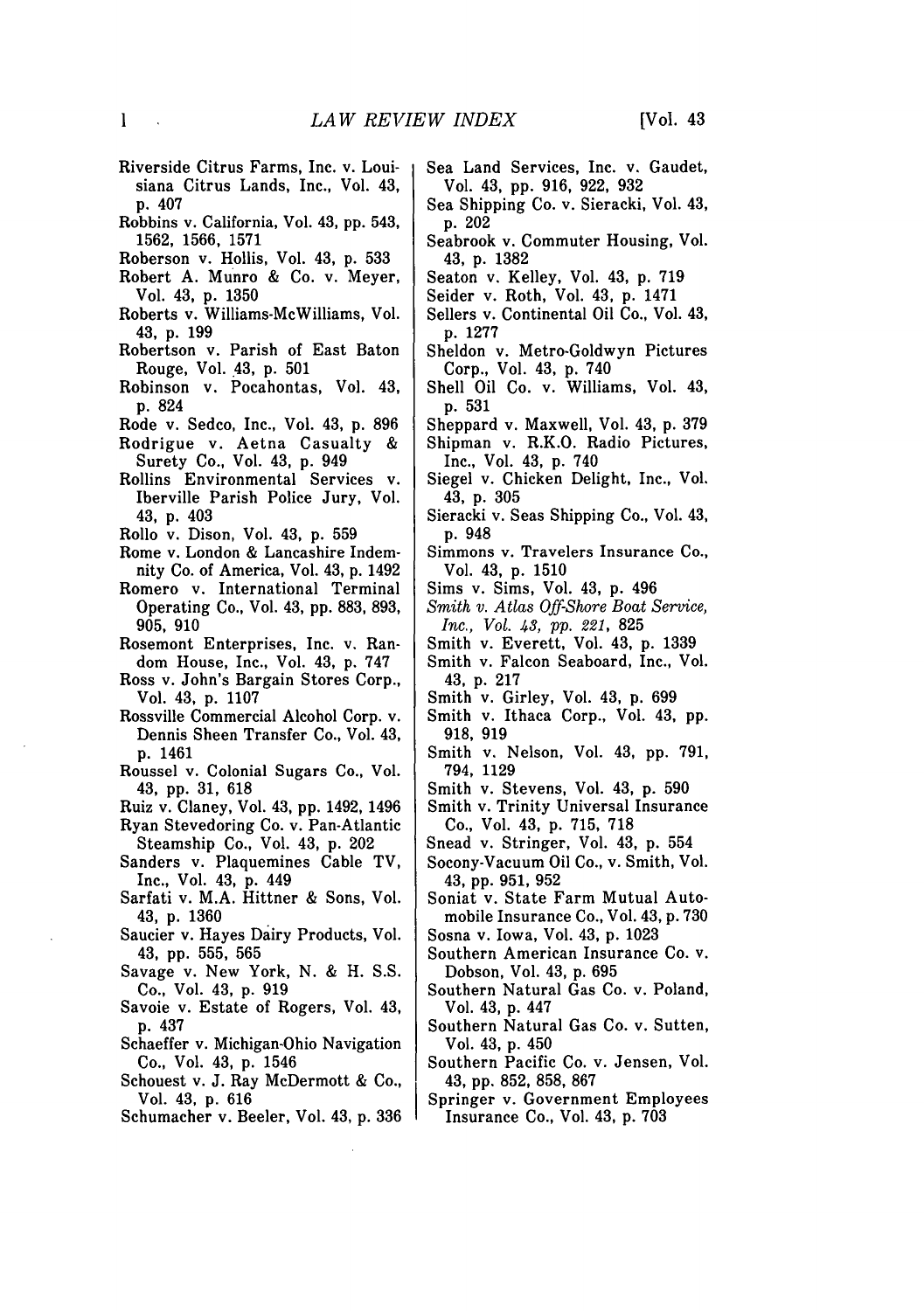**1982-1983]**

Standard Oil Co. v. United States, Vol. 43, **p.** 1011 Stanley v. Falgoust, Vol. 43, **p.** 574 State v. Babin, Vol. 43, **p.** 426 State v. Barnard, Vol. 43, **p. 1557** State v. Barrett, Vol. 43, **p.** 549 State v. Batiste, Vol. 43, **p. 371** State v. Beals, Vol. 43, **p. 552** State ex rel Becnel v. Blackburn, Vol. 43, **p. 389** State v. Bias, Vol. 43, **p. 361** State v. Bitterwolf, Vol. 43, **pp.** 443, 444 State v. Blanchard, Vol. 43, **p.** 546 State v. Boudreaux, Vol. 43, **p.** 446 State v. Brown, Vol. 43, **p.** 549 State v. Bryan, Vol. 43, **p.** 417 State v. Burnett, Vol. 43, **p.** 448 State v. Clark, Vol. 43, **p.** 423 State v. Collins, Vol. 43, **p. 1557** State v. Comeaux, Vol. 43, **p. 387** State v. Connor, Vol. 43, **p.** 422 State v. Crosby, Vol. 43, **p.** 546 State v. Davenport, Vol. 43, **p.** 426 State v. Davis, Vol. 43, **pp.** 394, 445 State v. Day, Vol. 43, **p.** 430 State v. Dewey, Vol. 43, **p. 382** State v. Donahue, Vol. 43, **p.** 416 State v. Ellwest Stero Theatres, Inc., Vol. 43, **p.** 394 State v. Feeback, Vol. 43, **p.** 417 State v. Fischbein, Vol. 43, **p.** 432 State v. Foy, Vol. 43, **p. 508** State v. Franklin, Vol. 43, **p. 558** State v. Frith, Vol. 43, **p. 511** State v. Fuller, Vol. 43, **p. 367** State v. Ghoram, Vol. 43, **p.** 417 State v. Givens, Vol. 43, **p.** 401 State v. Goodley, Vol. 43, **p.** 400 State v. Goodson, Vol. 43, **p. 378** State v. Goza, Vol. 43, **p.** 416 State v. Guidry, Vol. 43, **p.** 450 State v. Harvey, Vol. 43, **p.** 422 State v. Hayes, Vol. 43, **p.** 400 State v. Hayes, Vol. 43, **p. 511** State v. (Jimmie Lee) Hernandez, Vol. 43, **p.** 544 State v. (Michael) Hernandez, Vol. 43, **p.** 546 State v. Hudson, Vol. 43, **p. 1077** State v. Huffman, Vol. 43, **p.** 422 State v. Humphrey, Vol. 43, **p.** 415 State v. Irwin, Vol. 43, **p. 650** State v. ITM, Inc., Vol. 43, **p. 1332**

State v. Jackson, Vol. 43, **pp.** 414, 421 State v. Jeanerette Lumber & Shingle Co., Vol. 43, p. 450 State v. Jenkins, Vol. 43, p. 388 State v. Johnson, Vol. 43, p. 430 State v. LaBauve, Vol. 43, pp. 665, 666 State v. Lafleur, Vol. 43, p. 424 State v. Landeche, Vol. 43, p. 444 State v. Lassai, Vol. 43, p. 431 State v. Mack, Vol. 43, pp. 396, 398 State v. Manuel, Vol. 43, p. 381 State v. Marshall, Vol. 43, p. 385, 395 State v. Martin, Vol. 43, p. 422 State v. Mattheson, Vol. 43, pp. 432, 433 State v. Matthews, Vol. 43, p. 553 State v. McDaniel, Vol. 43, p. 399 State v. McDonald, Vol. 43, p. 377 State v. McDonald, Vol. 43, p. 552 State v. McKeever, Vol. 43, p. 414 State v. Migliore, Vol. 43, pp. 1556, 1557 State v. Monroe, Vol. 43, p. 376 State v. Morris, Vol. 43, pp. 413, 414 State v. Oliver, Vol. 43, p. 421 State v. Parish, Vol. 43, p. 364 State v. Peters, Vol. 43, p. 433 State v. Petterway, Vol. 43, p. 507 State v. Placid Oil Co., Vol. 43, p. 662 State v. Prestridge, Vol. 43, p. 384 State v. Prieur, Vol. 43, pp. 413, 415, 416, 417 State v. Raymond, Vol. 43, p. 434 State v. Robinson, Vol. 43, p. 389 State v. Rodrigue, Vol. 43, pp. 376, 377 State v. Rollins Environmental Services, Vol. 43, pp. 403, 404, 476 State v. St. Amand, Vol. 43, p. 427 State v. Scramuzza, Vol. 43, p. 436 State v. Shank, Vol. 43, p. 384 State v. Slay, Vol. 43, p. 665 State v. Smith, Vol. 43, p. 548 State v. Spell, Vol. 43, pp. 431, 434 State v. Sugar, Vol. 43, p. 393 State v. Suire, Vol. 43, p. 508 State v. Sylvester, Vol. 43, p. 393 State v. Terrebonne, Vol. 43, p. 433 State v. Thomas, Vol. 43, p. 391 State v. Trevathan, Vol. 43, p. 553 State v. Tuesno, Vol. 43, p. 420 *State v. Walters, Vol. 43,* pp. 428, 429, 1549, 1553, 1554, 1555, 1557, 1558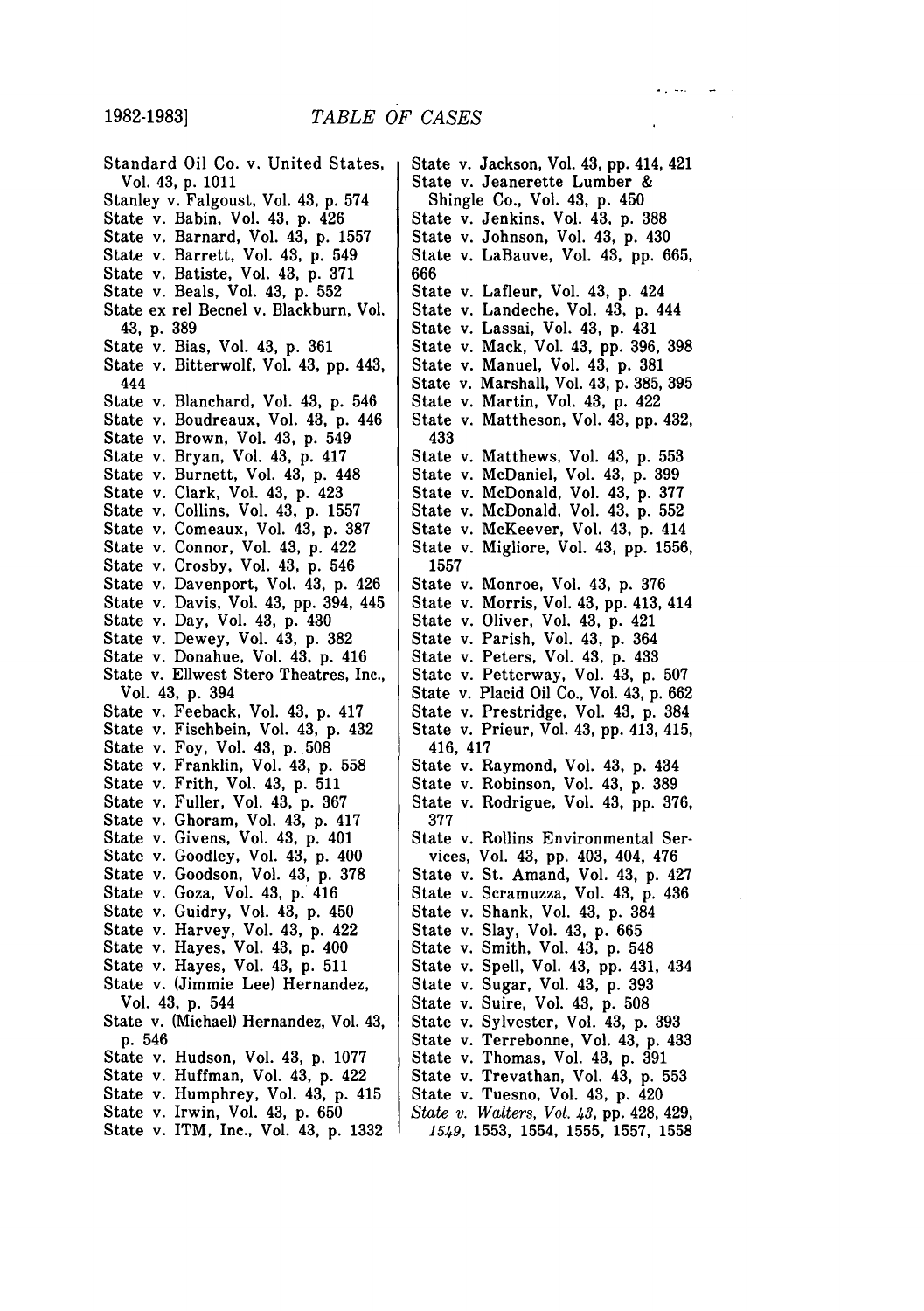State v. Washington, Vol. 43, **pp.** 423, 429, **1555, 1558** State v. Watson, Vol. 43, **pp. 390, 391** State v. West, Vol. 43, **p. 373** State v. Wilkerson, Vol. 43, **p. 375** State v. Williams, Vol. 43, **pp. 386, 387,** 424 State v. Woodruff, Vol. 43, **p. 1557** State v. Zito, Vol. 43, **p.** 546 Steagold v. United States, Vol. 43, **p.** 548 Stephens v. Chevron, Vol. 43, **p.** 211 Stern v. Stern, Vol. 43, **p.** 141 Stevens v. East-West Towing Co., Vol. 43, **p. 203** Stoleson v. United States, Vol. 43, **p.** 984 Stutts v. Humphries, Vol. 43, **p.** 436 Succession of Bagwell, Vol. 43, **p. 605** Succession of Boyd, Vol. 43, **p. 600** Succession of Brown, Vol. 43, **pp. 538, 588** Succession of Brumfield, Vol. 43, **p. 603** Succession of Chaney, Vol. 43, **p. 605** Succession of Clivens, Vol. 43, **pp.** 538, 590 Succession of Dugas, Vol. 43, p. 595 Succession of Earhart, Vol. 43, p. **659** Succession of Gilmore, Vol. 43, p. 1412 Succession of Glancey, Vol. 43, p. 790 Succession of Goode, Vol. 43, p. 593 Succession of Lissa, Vol. 43, p. 605 Succession of Loeb, Vol. 43, p, 597 Succession of Molaison, Vol, 43, p. 1338 Succession of Raiford, Vol. 43, p. 599 Succession of Robins, Vol. 43, p. **537** Sullivan v. Quick, Vol. 43, p. 482 Sun Ship, Inc. v. Pennsylvania, Vol. 43, p. 853 Surridge v. Benanti, Vol. 43, p. 1480 Sutton v. Langley, Vol. 43, p. 726 Sutton v. Sutton, Vol. 43, p. 1128 S.W. Sugar & Molasses Co. v. River Terminals Corp., Vol. 43, p. 200 Swain v. Sewerage & Water Board, Vol. 43, p. 485 Swift v. United States, Vol. 43, p. 975 Symonette Shipyards, Ltd. v. Clark, Vol. 43, p. 909 Tac Amusement Co. v. Henry, Vol. 43, p. 1425 927

÷

Tap Line Cases, Vol. 43, **p. 1160**

- Tara Petroleum Corp. v. Hughey, Vol. 43, p. 1257
- Tate v. Rea, Vol. 43, p. 510
- Teel v. Teel, Vol. 43, p. **559**
- Tenneco Inc. v. Sutton, Vol. 43, pp. 512, 689
- Terrebonne v. South Louisiana Tidal Water Control Levee District, Vol. 43, p. 439
- Terrebonne Parish Police Jury v. Matherne, Vol. 43, p. 440
- Terry v. Ohio, Vol. 43, pp. 1563, 1570
- Texas General Petroleum Corp. v. Brown, Vol. 43, p. 528
- Texas & New Orleans R.R. v. Sabine Tram Co., Vol. 43, p. 1182
- Texas Oil **&** Gas v. Vela, Vol. 43, p. 1257
- Texports Stevedore Co. Winchester, Vol. 43, p. 858
- Tharpe & Brook, Inc. v. Arnott Corp., Vol. 43, p. 576
- The Alcazar, Vol. 43, p. 943
- The Amiable Nancy, Vol. 43, pp. 925,
- The Arizona v. Anelich, Vol. 43, p. 951
- The Daniel Ball, Vol. 43, p. 1179
- The Harrisburg, Vol. 43, pp. 913, **915**
- The Lackwanna, Vol. 43, p. 943
- The Max Morris v. Curry, Vol. 43, pp. 943, 959
- The Normannia, Vol. 43, p. 927
- The Propeller Genesee Chief v. Fitzhugh, Vol. 43, **p, 851**
- The Robert W. Parsons, Vol. 43, **p. 195**
- The **S.S.** Helena, Vol. 43, **p. 957**
- Theus, Grisham, Davis & Leigh v. Dedman, Vol. 43, **p.** 564
- Thibaut v. Thibaut, Vol. 43, **p. 1138**
- Thibodeaux v. Hood Enterprises, Inc., Vol. 43, **p.** 493
- Thibodeuax v. Meaux's Auto Sales, Inc., Vol. 43, **p.** 6
- Thibodeaux v. Meaux's Auto Sales, Inc., Vol. 43, **p. 1365**
- Thomas v. Nelson, Vol. 43, **p. 713**
- Thomka v. A.Z. Chevrolet, Inc., Vol. 43, **p. 356**
- Thompson v. San Antonio Retail Merchants Association, Vol. 43, **pp. 357, 358, 359**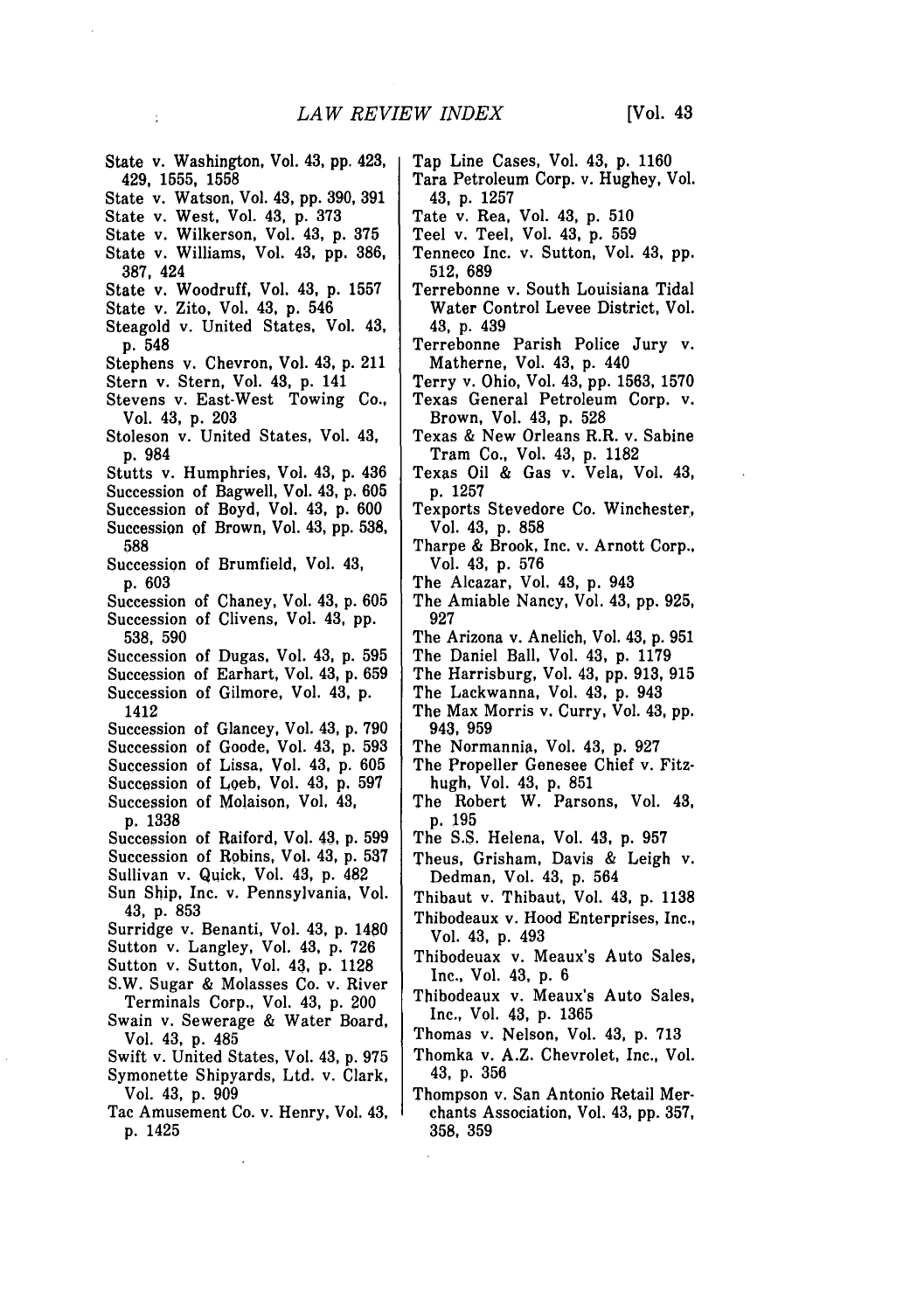- Thurman v. Star Electric Supply, Inc., Vol. 43, p. 501
- *Tibbs v. Florida, Vol. 43, p. 1061*
- Tiller v. Atlantic Coast Line Railroad Co., Vol. 43, pp. 951, 952, 953
- Tilley v. Government Employees Insurance Co., Vol. 43, p. 510
- Tillotson v. Boughner, Vol. 43, p. 1059
- Toker v. Perl, Vol. 43, p. 1335
- Toker v. Westerman, Vol. 43, p. 1345
- Trahan v. Liberty Mutual Insurance Co., Vol. 43, p. 1509
- Trick v. Trick, Vol. 43, p. 133
- Trimble v, Gordon, Vol. 43, p. 589
- Trinkle v. Schumacher Co., Vol. 43, p. 1364
- Turner v. Bucher, Vol. 43, p. 607
- U-Drive-It Car Co. v. Freidman, Vol. 43, p. 1485
- Unico v. Owen, Vol. 43, p. 1352
- Union Labor Life Insurance Co. v. Pireno, Vol. 43, p. 294
- United Companies Mortgage & Investment of Hammond, Inc. v. Estate of McGee, Vol. 43, p. 355
- United States v. American Tobacco Co., Vol. 43, p. 1011
- United States v. B.F. Goodrich Co., Vol. 43, p. 297
- United States v. Ball, Vol. 43, p. 1063
- United States v. Baltimore & Ohio Railroad Co., Vol. 43, p. 1169
- United States v. Chadwick, Vol. 43, pp. 544, 547, 1562, 1566
- United States v. Colonial Chevrolet Corp., Vol. 43, p. 297
- United States v. English, Vol. 43, p. 938
- United States v. Goodwin, Vol. 43, p. 390
- United States v. Hodge & Zweig, Vol. 43, p. 1044
- United States v. Kras, Vol. 43, p. 1024
- United States v. Kubrick, Vol. 43, pp. 983, 995
- United States v. LaPatourel, Vol. 43, p. 994
- United States v. Martin Linen Supply, Co., Vol. 43, p. 1065
- United States v. McDonald, Vol. 43, p. 381
- United States v. National Association of Securities Dealers, Inc., Vol. 43, p. 1148
- United States v. Perez, Vol. 43, **pp.** 1063, 1069
- United States v. Raddatz, Vol. 43, pp. 332, 333, 336
- United States v. Reliable Transfer Co., Vol. 43, pp. 946, 954, 959
- United States v. Rodriguez, Vol. 43, p. 989
- United States v. Ross, Vol. 43, p. 543
- *United States v. Ross, Vol. 43,* p. *1561* United States v. Scott, Vol. 43, p. 1065
- United States v. Standard Oil Co. of California, Vol. 43, p. 1176
- United States v. Tateo, Vol. 43, p. 1065
- United States v. Waits, Vol. 43, p. 984 United States v. Weems, Vol. 43,
- p. 573
- United States Leasing Corp. v. Franklin Plaza Apartments, Inc., Vol. 43, p. 1353
- United States Steel Corp. v. Fortner Enterprises, Inc., Vol. 43, p. 306
- United States Steel Corp. v. Fuhrman, Vol. 43, pp. 826, 927, 929, 930, 931
- Universal.City Studios v. Sony Corp. of America, Vol. 43, p. 747, 749, 751
- Valvoline Oil Co. v. United States, Vol, 43, p. 1163
- Veazey v. W.T. Burton Industries, Inc., Vol. 43, p. 529
- Vessel v, St. Paul Fire & Marine Insurance Co., Vol. 43, p. 561
- Viccinelli v. Causey, Vol. 43, p. 562
- Vick v. National Airlines, Inc., Vol. 43, pp. 345, 347
- Village of Hoffman Estates v. Flipside, Hoffman Estates, Inc., Vol. 43, p. 468
- Vining v. State Farm Life Insurance Co., Vol.' 43, p. 436
- Virginia v. West Virginia, Vol. 43, p. 1009
- Volyrakis v. MV Isabel, Vol. 43, p. 895
- Vom Lehn v. Astor Art Galleries, Ltd., Vol. 43, p. 1326
- Walker v. Western-Southern Life Insurance Co., Vol. 43, p. 499
- Walsh v. Ford Motor Co., Vol. 43, p. 1359